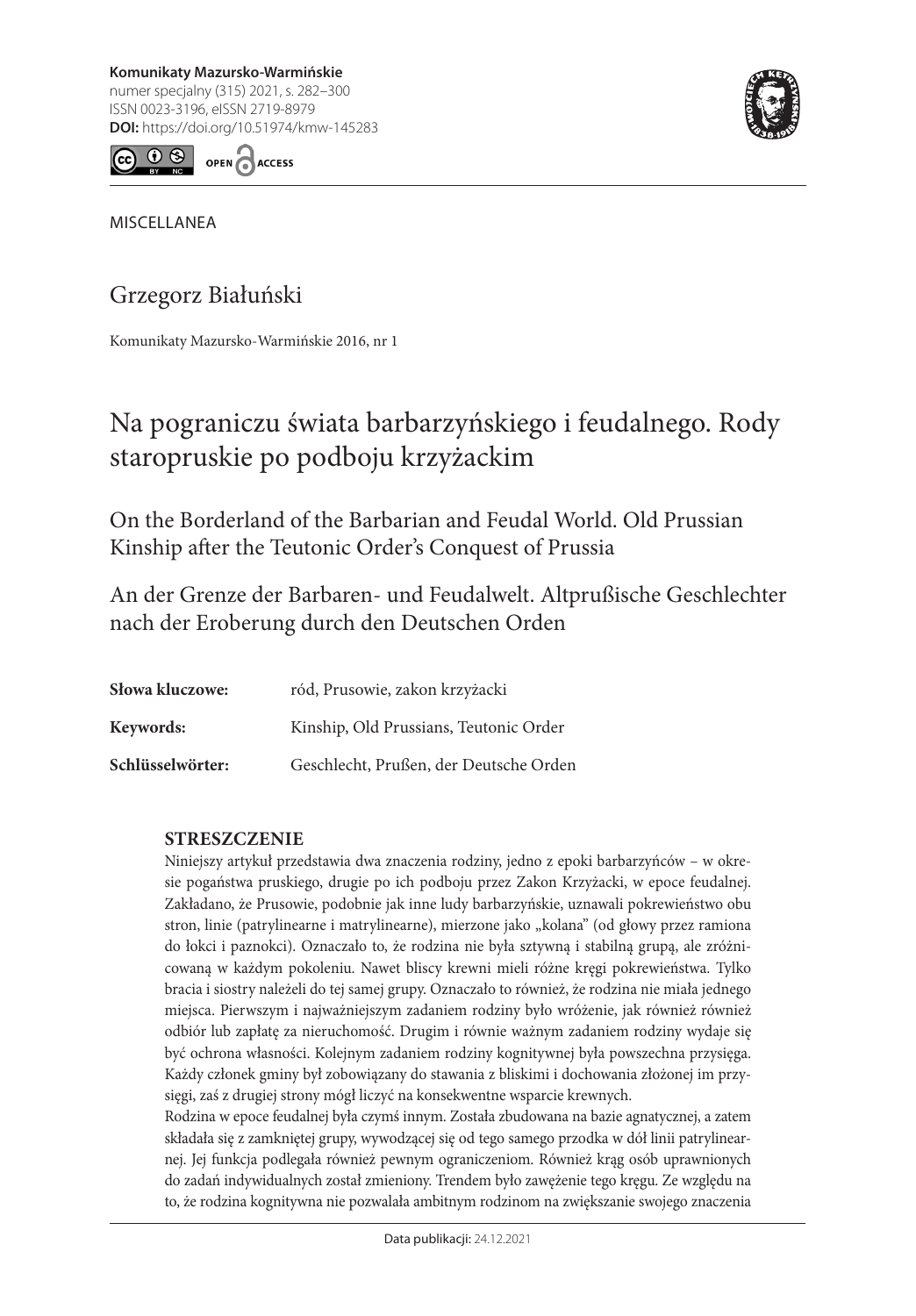i bogactwa, zwłaszcza w pomnażanu ich własności ziemi, pod koniec epoki pogańskiej w Prusach, rosło znaczenie pokrewieństwa na bazie agnatycznej, jak to miało miejsce od jakiegoś czasu w feudalnej Europie. Zlikwidowania dawnych struktur rodowych dokonał ostatecznie Zakon Krzyżacki. Kognitywna rodzina była niezbędna i możliwa tylko w społeczeństwie kolektywnym. Nową erę zdefiniował: indywidualizm i relacje rodzinne. Wraz z powstaniem nowej władzy solidarność rodzina zniknęła. Na jej miejscu pojawiła się niepodzielna jednostka agnatyczna. Rozpad rodziny kognitywnej nie nastąpił od razu, nie było też jednej decyzji ani środka prawnego od nowych władców w tej sprawie. Był to pewien proces, a niektóre stare elementy zostały zachowane. Do takich elementów należały: krwawa zemsta i "weregild" jako akt pokory, wspólne zamieszkiwanie krewnych, znaczenie linii matrylinearnej, zwłaszcza wuja-siostrzeńca, wspólną własność posiadaną przez grupę krewnych oraz przenoszenie imion w obu liniach. Po rozpadzie rodziny kognitywnej krąg krewnych, oparty na kanonie praw, zmieniał się i był stale pomniejszany. Pojawiły się także nowe zasady dziedziczenia, a w końcu ważne i nowe formy identyfikacji rodzin agnatycznej epoki feudalnej, a mianowicie herby i pieczęcie. W wyniku tych zmian w XV wieku w Prusach ślady dawnej rodziny kognitywnej są trudne do znalezienia.

#### **ABSTRACT**

This article presents two meanings of family, one from the Barbarian epoch – in the period of Prussian paganism, the second after their conquest by the Teutonic Order, in the feudal era. It was assumed that the Prussians, like other barbarian peoples, recognized kinship along both lines (patrilineal and matrilineal), measured as "knees" (from the head through the shoulders down to the elbows and nails). This meant that the family was not a rigid and stable group, but varied in every generation. Even close relatives had different kinship circles. Only brothers and sisters belonged to the same group. It also meant that the family did not have a single seat, as well as a single authority. The first and foremost task of the family was divination, and as a consequence this also involved the reception of or payment for property. The second and equally important task of the family seems to be have been the protection of ownership. Another task of the cognitive family was a common oath. Each member of the community was obliged to stand with his relatives and assist him with an oath, but on the other hand, he could rely on consistent support from other relatives.

The family in the feudal era was something else. It was built on an agnatic basis, and therefore consisted of a closed group deriving from the same ancestor down the patrilineal line. Its functions had also undergone some restrictions. The circle of people entitled to individual tasks also changed. The trend was a narrowing of this circle. Due to the fact that the cognitive family did not allow ambitious families to increase their significance and wealth, especially in multiplying their ownership of land, at the end of the pagan era in Prussia, the importance of kinship was growing on an agnatic basis, as has been the case in feudal Europe for some time. The breakdown of the old ancestral structures was finally made by the Teutonic Order. The cognitive family was only indispensable and possible in a collective society, the new era was defined by individualism and family relationships. With the rise of the new authority, the solidarity of the family disappeared. In its place an indivisible agnatic unit appeared. The disintegration of the cognitive family did not happen immediately, nor was there any single decision or legal measure from the new rulers in this matter. It was a certain process, and some of the old elements were retained into modern times. Such elements included: blood revenge and 'weregild' as an act of humility, the cohabitation of relatives, the importance of the matrilineal line, especially uncle–nephew, commonly held property possessed by a group of relatives, and the transfer of names down both lines.

After the disintegration of the cognitive family, the circle of relatives, which was based on canon law, changed and constantly decreased. New rules of inheritance also appeared, and finally an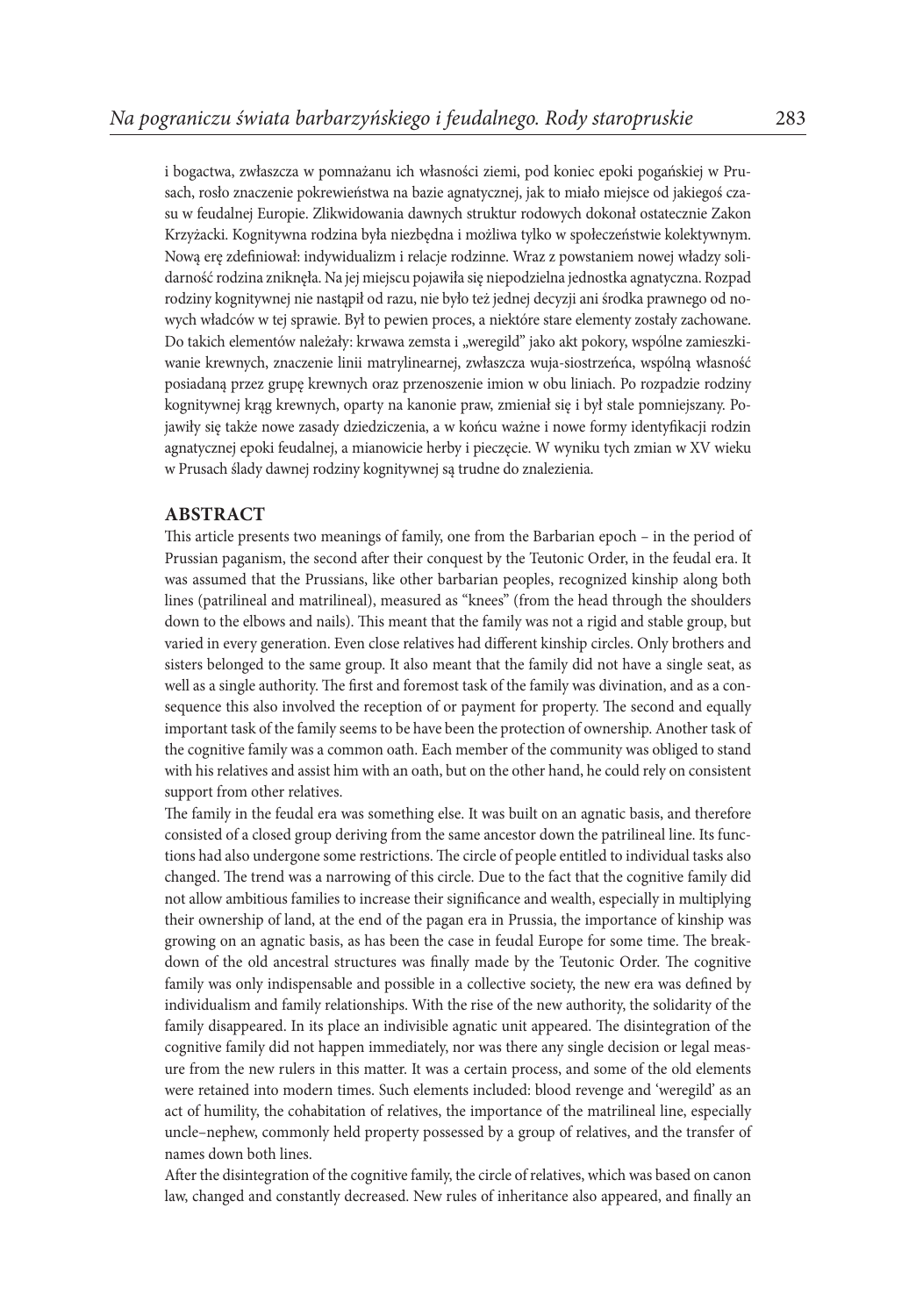important and new form of identifying families of the agnatic feudal era, namely heraldic emblems and seals. As a result of these changes in the 15th century in Prussia, traces of the former cognitive family are difficult to find.

Translated by Aleksander Pluskowski

#### **ZUSAMMENFASSUNG**

Im Beitrag wurden zwei Bedeutungen des Geschlechts präsentiert, die erste in der Barbarenepoche – in der Zeit des heidnischen Prußenlandes, die zweite – nach der Eroberung des Landes durch den Deutschen Orden, in der Feudalepoche. Es herrscht eine Annahme, dass Prußen, ähnlich wie andere barbarische Völker, die Verwandtschaft von zwei Linien anerkannt haben (der patrilinearen und matrilinearen), die "knieförmig" gezählt wurden (vom Kopf, über die Schulter, den Ellbogen bis auf die Nägel). Dies bedeutete, dass ein Geschlecht keine steife oder feste Gruppe bildete, denn in jeder Generation konnte es Wandlungen geben. Sogar nahe Familienangehörige hatten unterschiedliche Verwandtenkreise. Die gleiche Gruppe hatten allein Brüder und Schwestern. Das bedeutete auch, dass das Geschlecht weder einen festen Sitz noch eine Oberherrschaft hatte. Zur ersten und der wichtigsten Aufgabe des Geschlechts gehörte die Blutrache, deren Folge die Übernahme und Übergabe des Blutgeldes war. Die zweite, genauso wichtige Aufgabe des Geschlechtes war der Schutz des Besitzes. Die nächste Aufgabe des blutsverwandten Geschlechts betraf gemeinsamen Gerichtseid. Jedes Mitglied der Gemeinde war dazu verpflichtet, die Verwandten durch den Eid zu unterstützen, andererseits konnte er eine solche zuverlässige Unterstützung durch den Eid seitens anderer Verwandten erwarten. In der Feudalepoche bedeutete das Geschlecht etwas Anderes. Es baute auf dem Agnationsprinzip auf, also innerhalb einer geschlossenen Gruppe, die von demselben Vorfahren väterlicherseits abstammte. Die Funktionen wurden da einigermaßen eingeschränkt. Es änderte sich auch der Kreis von Menschen, die zu bestimmten Aufgaben berechtigt waren. Dieser Kreis nahm darüber hinaus tendenziell ab.

Diesbezüglich, dass das kognatische Geschlecht den ehrgeizigen Eltern nicht erlaubte, ihre Geltung sowie ihren Besitz, vor allen den Grundbesitz zu vermehren, wuchs bei den Prußen schon seit dem Ende der heidnischen Periode die Bedeutung der agnatischen Verwandtschaft, ähnlich war es seit einiger Zeit in Feudaleuropa.

Die alten Familienstrukturen brach letztendlich der Deutsche Orden durch. Das kognatische Geschlecht war allein in einer kollektiven Gesellschaft möglich, in der neuen Zeit wurden daher Individualismus und Familienverhältnisse wichtig. Zusammen mit der wachsenden Autorität der neuen Macht wurde die Solidarität des Geschlechts immer schwächer. An seine Stelle trat das agnatische Geschlecht, dass das Individuum nicht hemmte. Der Zerfall des kognatichen Geschlechts fand aber nicht sofort statt, dafür gab es auch keine Urkunden oder Beschlüsse seitens der neuen Macht. Es war ein Prozess, in dem einige Elemente des alten Geschlechts bis Neuzeit erhalten blieben, wie z.B.: Blutrache und Wergeld mit dem Demutsakt, gemeinsamer Eid der Familienangehörigen, die Bedeutung der matrilinearen Verhältnisse, insbesondere zwischen dem Onkel und dem Neffen, gemeinsame Güter von einer Verwandtengruppe, die Namensübertragung in beiden Linien.

Nach der Spaltung des kognatischen Geschlechts veränderte sich und verringerte sich der Verwandtenkreis, der sich auf dem kanonischen Recht stützte. Es kamen neue Erbschaftsregel zum Vorschein, wie auch neues wichtiges Identifikationselement des agnatischen Geschlechts der Feudalzeit, nämlich Wappen und Siegel. Dieser Veränderungen zufolge war es sehr schwer, im 15. Jh. in Preußen die Spuren des alten kognatischen Geschlechts zu finden.

Übersetzt von Alina Kuzborska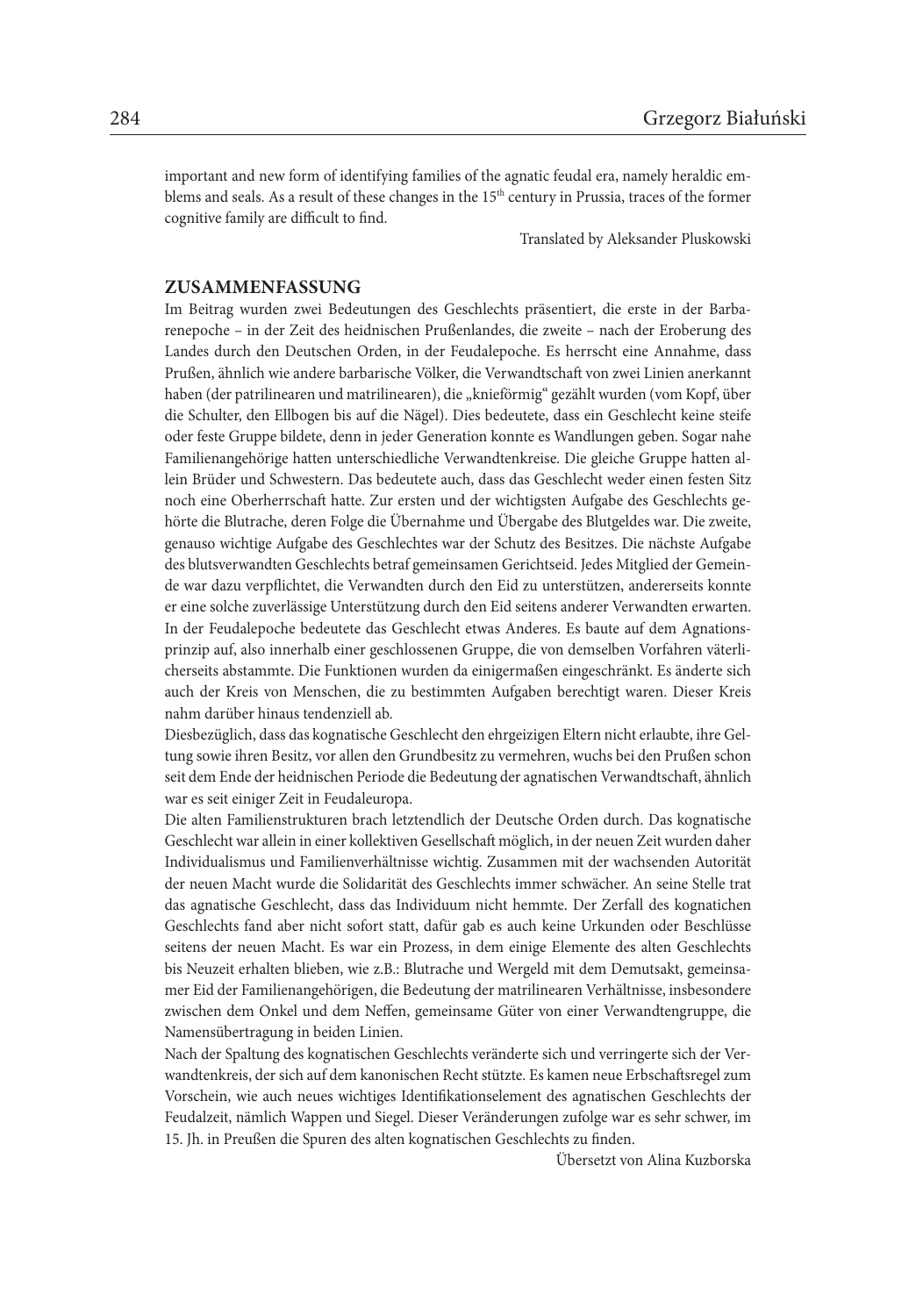Nie można ustalić jednej, sztywnej definicji rodu, tak jak zresztą innych zjawisk społecznych (np. pokrewieństwa, lineażu, itd.)<sup>1</sup>. W artykule tym przedstawię dwa znaczenia rodu, jedno w epoce barbarzyńskiej – w okresie Prus pogańskich, drugie po ich podboju przez zakon krzyżacki, w epoce feudalnej. Używam pojęcia świat barbarzyński, podzielając stanowisko, że istniał krąg cywilizacji barbarzyńskiej wspólnej dla ludów Europy niechrześcijańskiej (w tym Bałtów, Germanów, Słowian i Celtów), w której zauważamy wiele zbieżnych instytucji i rozwiązań ustrojowych, jak też podobieństwo sytuacji społecznej i religijno-prawnej tych ludów $^2\!$ . Pojęcie świat feudalny przyjmuję jako określenie nowego systemu władzy, nowej rzeczywistości ustrojowo-społecznej Prus czasu władztwa zakonu krzyżackiego.

Na wstępie drobna, ale istotna uwaga: Prusowie przetrwali podbój krzyżacki, co więcej, część z nich uzyskała następnie status rycerski i szlachecki. Trudno dokładnie bez szczegółowych badań określić liczebność rodów pochodzenia pruskiego. Przykładowo, według szacunkowych wyliczeń Christiana Krollmanna, w ciągu podboju Prus (do 1283 r.) zostało obdarowanych przez Zakon przywilejem stanu rycerskiego około 100 rodzin<sup>3</sup>. Badacz ten nie dokonał jednak podziału na rody pochodzenia pruskiego i innego. Z kolei według wykazu Grischy Vercamera w 1540 r., w starostwie Szaki na Sambii wydzielono 72 klucze majątków szlacheckich, z których 34 należały do rodzin pruskiego pochodzenia. W sumie były to 32 rodziny niemieckie lub nieznanego pochodzenia i 26 rodzin pochodzenia pruskiego<sup>4</sup>. Do tego należałoby dodać jeszcze jedną rodzinę pruską i niemiecką niewykazaną w spisie w 1540 r., ale pojawiającą się w innych źródłach<sup>5</sup>. Zatem aż 47,2% dóbr należało do Staroprusów, a stanowili oni 44,8% całości rodzin szlacheckich w starostwie Szaki. Oczywiście Sambia była regionem wyjątkowo nasyconym elementem staropruskim. Z kolei niemiecki badacz z XIX w. Georg Adalbert von Mülverstedt wskazał ponad 70 takich rodzin, co prawda nie wszystkie okazały się faktycznie pruskiego pochodzenia6 . Tym niemniej z pewnością można przyjąć, że w całych Prusach takich rodzin było przynajmniej kilkadziesiąt. Frapującym wydaje się więc zagadnienie przemian, jakie nastąpiły w owych rodach staropruskiego

<sup>1</sup> K. Bielenin-Lenczowska, *Rodzina, ród, pokrewieństwo w perspektywie lingwistyczno-antropologicznej*, Warszawa 2008, s. 23.

<sup>2</sup> Por. K. Modzelewski, *Barbarzyńska Europa*, Warszawa 2004; idem, *Europa rzymska, Europa feudalna, Europa barbarzyńska*, Roczniki Dziejów Społecznych i Gospodarczych, 1998, t. 58, s. 9–38; R. Wenskus, *Probleme der germanisch-deutschen Verfassungs- und Sozialgeschichte im Lichte der Ethnosoziologie*, w: *Historische Forschungen für Walter Schlesinger*, hrsg. von H. Beumann, Köln 1974, s. 19–46.

<sup>3</sup> C. Krollmann, *Die Besiedlung Ostpreussens durch den Deutschen Orden*, Vierteljahrschrift für Sozial- und Wirtschaftsgeschichte, 1928, Bd. 21, s. 288.

<sup>4</sup> G. Vercamer, *Siedlungs-, Sozial- und Verwaltungsgeschichte der Komturei Königsberg in Preußen (13.–16. Jahrhundert)*, Marburg 2010, s. 119–138.

<sup>5</sup> Ibidem, s. 138.

<sup>6</sup> Por. omówienie tych prac w G. Białuński, *Studia z dziejów rycerskich i szlacheckich rodów pruskich (XIII–XVI wiek)*, cz. I, Olsztyn 2012, s. 9–12.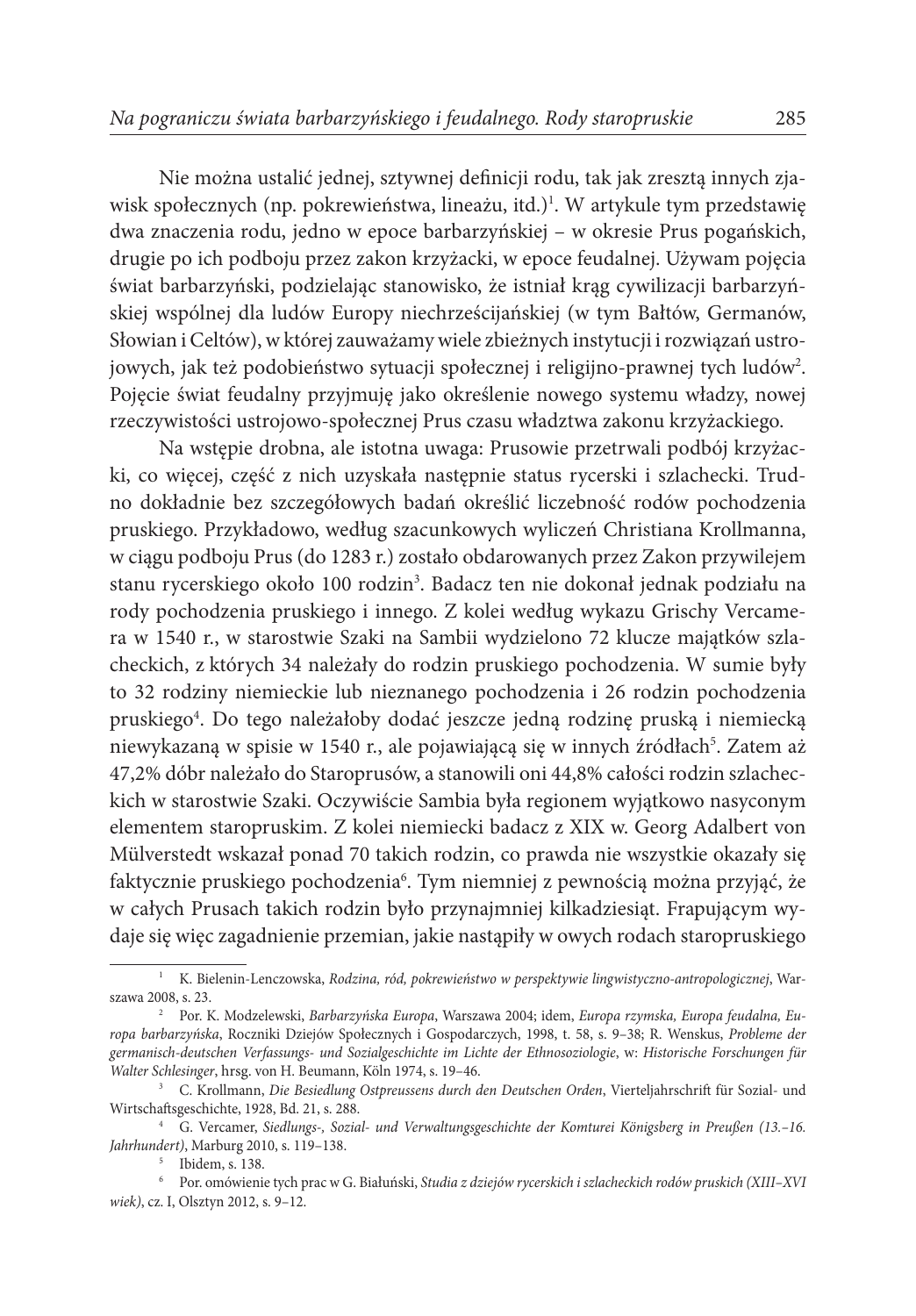pochodzenia po podboju Prus przez zakon niemiecki. Aby to jednak ustalić, wpierw trzeba odpowiedzieć sobie na pytanie, czym był ród w okresie pogańskich Prus?

# **RÓD W OKRESIE BARBARZYŃSKIM**

We wcześniejszej pracy, opartej głównie na materiale porównawczym, zgłosiłem hipotezę, że ród u Prusów w epoce barbarzyńskiej stanowił zmienną grupę krewnych, ale z drugiej strony stanowił też oczywistą i faktyczną dla danej jednostki grupę, z określonym kręgiem osobowym i funkcjami<sup>7</sup>.

Przyjąłem, że Prusowie, jak inne ludy barbarzyńskie, uznawali pokrewieństwo w obu liniach (patrylinearnej i matrylinearnej), liczone "kolankowo" (od głowy, przez bark, łokieć po paznokcie). Oznaczało to, że ród nie stanowił sztywnej i stałej grupy, ale był zmienny w każdym pokoleniu. Nawet bliscy krewni mieli odmienne kręgi krewniacze. Jednakową grupę mieli jedynie bracia i siostry, ale nawet ich różniły związki powinowackie<sup>8</sup>. Oznaczało to również, że ród nie miał jednej siedziby, jak też jednego zwierzchnictwa. Przy tym należy podkreślić, że pojęcie "ród" nie oznaczało tego samego co "pokrewieństwo"°, zatem np. krewni syna ze strony matki nie byli krewnymi ojca, ale powinowatymi, i nie wchodzili do jego rodu.

Nie wchodząc w szersze dywagacje dotyczące genezy rodu, wydaje się, że należy jej szukać w potrzebie ochrony wewnętrznej jego członków (niejako zastępował on na wczesnym etapie organizację polityczną<sup>10</sup>). Pierwszym i podstawowym zadaniem rodu była bowiem wróżda, w tym krwawa zemsta za śmierć współrodowca, a w jej konsekwencji potem także udział w odbiorze lub zapłacie główszczyzny. Drugim i równie ważnym zadaniem rodu zdaje się być ochrona stanu posiadania. Z tego wynikało prawo do dziedziczenia wśród szerokiego kręgu rodowego, a nie tylko najbliższej rodziny (jednak w kolejności według bliskości pokrewieństwa<sup>11</sup>). Jak zaznaczono w Zwierciadle saskim: "De sibbe lent in dem seveden erve to nemene"12. Zdarzało się więc, że jak w tym przypadku krąg osób uznanych za

<sup>7</sup> G. Białuński, *Cognati czy agnati? Przyczynek w sprawie rodu u pogańskich Prusów*, Pruthenia. Pismo poświęcone Prusom i ludom bałtyjskim, 2014, t. 9 (w druku).

<sup>8</sup> S. Szynkiewicz, *Pokrewieństwo. Studium etnologiczne*, Warszawa 1992, s. 270.

<sup>9</sup> D. Barthélemy, *Pokrewieństwo*, w: *Historia życia prywatnego*, t. 2: *Od Europy feudalnej do renesansu*, red. G. Duby, Wrocław–Warszawa–Kraków 1998, s. 103, 129, 171; J. Adamus, *Polska teoria rodowa*, Łódź 1958, s. 32; K. Zawistowicz-Adamska, *Systemy krewniacze na Słowiańszczyźnie w ich historyczno-społecznym uwarunkowaniu*, Wrocław 1971, s. 37.

<sup>10</sup> S. Szynkiewicz, op. cit., s. 144.

<sup>11</sup> Por. K. Modzelewski, *Liber homo sub tutela nobilis*, w: *Kościół, kultura, społeczeństwo. Studia z dziejów średniowiecza i czasów nowożytnych*, Warszawa 2000, s. 302–303, 307–308. Przy tym spadkobranie było ściśle powiązane z obowiązkiem opłaty główszczyzny. Por. *Księga henrykowska*, wyd. R. Grodecki, Poznań–Wrocław 1949, ks. I, §58, 61.

<sup>&</sup>lt;sup>12</sup> "Przy dziedziczeniu ród kończy się na siódmym stopniu", E. von Repgow, *Des Sachsenspiegels erster Theil*, *oder das sächsische Landrecht: nach der Berliner Handschrift v. J. 1369*, hrsg. von C.G. Homeyer, Berlin 1861, I, 3, §3; por. inne przykłady – K. Modzelewski, *Barbarzyńska Europa*, ss. 143–147.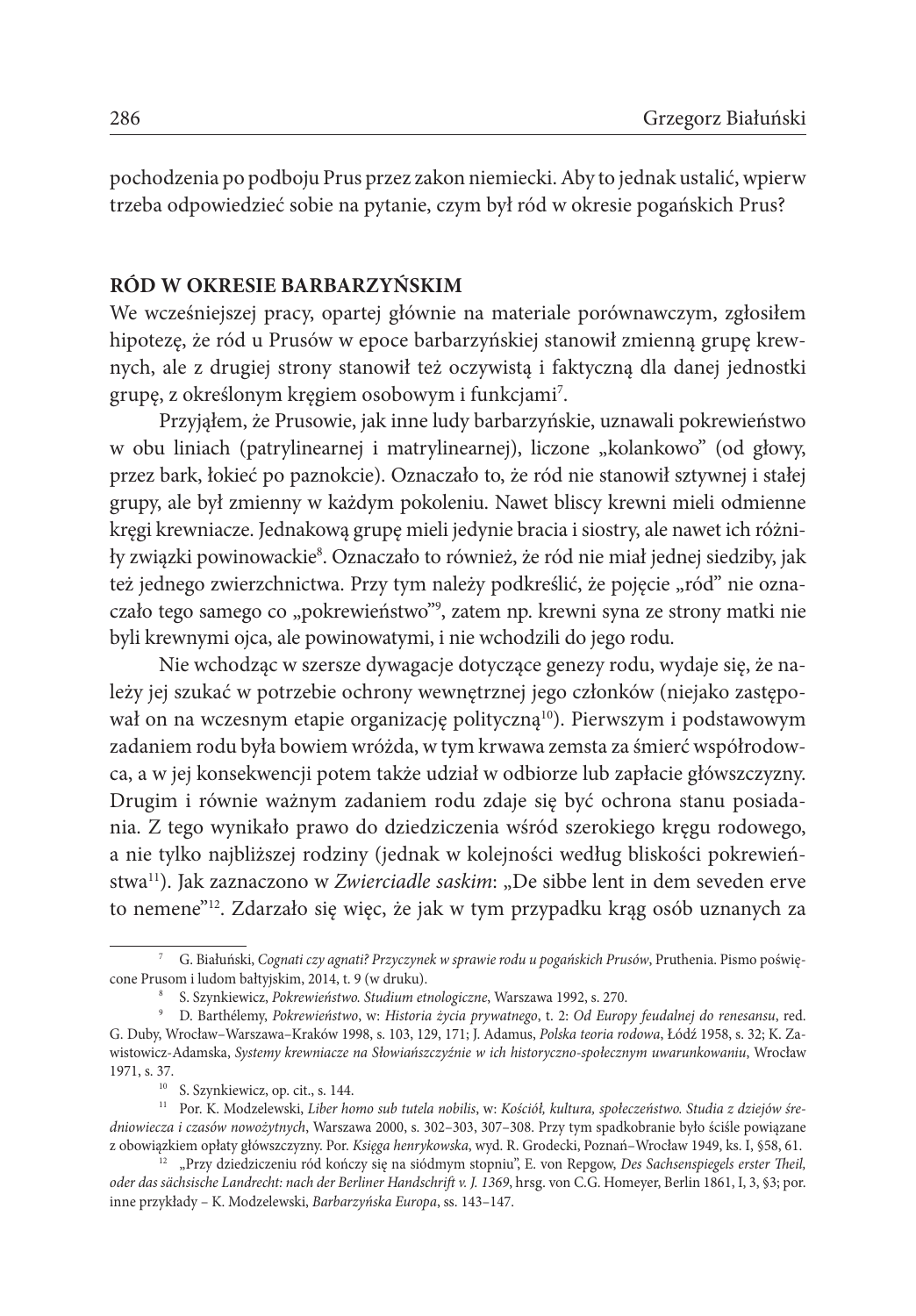krewnych pokrywał się z kręgiem osób dopuszczonych do dziedziczenia, choć na ogół ten drugi był nieco węższy (pierwotnie mógł być identyczny). Przede wszystkim jednak nie była dopuszczona alienacja ziemi należącej do rodziny bez zgody wszystkich krewnych posiadających prawo do dziedziczenia. Kolejnym zadaniem rodu kognatycznego była wspólna przysięga sądowa. Każdy członek wspólnoty był zobowiązany stanąć u boku krewnego i wspomóc go przysięgą, z drugiej jednak strony mógł liczyć na niezawodne wsparcie taką przysięgą ze strony pozostałych krewnych<sup>13</sup>. Zatem akt ten wymagał udziału krewnych, chodziło o rozpowszechniony w ówczesnym świecie środek dowodowy w postępowaniu sądowym, jakim była współprzysięga. Zasadna wydaje się również uwaga Irene Wiebrock, że we wszystkich tych działaniach spotykamy nie cały ród, ale wybranych jego członków, najpewniej, co do zasady, w kolejności zgodnej z bliższością pokrewieństwa<sup>14</sup>.

Bezpieczeństwo zewnętrzne zapewniała zaś wspólnota sąsiedzka lub/i wspólnota polityczna (ziemia, plemię)15. Zatem to nie rody, ale poszczególne rodziny wraz z sąsiadami ze wspólnoty terytorialnej stawały obok siebie do walki (u Prusów podstawową jednostkę terytorialną zwano *pulka*, odpowiednik słowiańskiego pułku wojsk). Wspólnota sąsiedzka zajmowała się też gospodarką wspólnotami (pastwiskami, lasami, jeziorami, rzekami).

# **ROZBICIE RODU KOGNATYCZNEGO**

Ród w epoce feudalnej oznaczał już zupełnie coś innego. Zbudowany był na zasadzie agnatycznej, zatem był grupą zamkniętą, pochodzącą od tego samego przodka w linii patrylinearnej. Nie stanowił go więc wielki krąg krewnych z obu linii, a najwyżej grupa rodzin spokrewniona po mieczu. Jego funkcje również uległy pewnemu zawężeniu. Zmienił się także krąg osób uprawnionych do określonych zadań. Stałą tendencją było ponadto zawężanie tego kręgu.

W związku z tym, że ród kognatyczny nie pozwalał ambitnym rodzinom na zwiększenie swojego znaczenia i bogactwa, zwłaszcza na pomnożenie stanu posiadania ziemi, już u schyłku epoki pogańskiej u Prusów wzrastało znaczenie pokrewieństwa na zasadzie agnatycznej, podobnie jak od jakiegoś czasu w Europie feudalnej<sup>16</sup>.

<sup>13</sup> Tak też z szerszym uzasadnieniem K. Modzelewski, *Barbarzyńska Europa…*, s. 154–158.

<sup>14</sup> I. Wiebrock, *Die Sippe bei den Germanen der Frühzeit bis zum Ausgang der Völkerbewegung – eine Untersuchung anhand der schriftlichen Quellen*, Marburg 1979, s. 53–60.

<sup>&</sup>lt;sup>15</sup> Struktury sąsiedzkie nabierały z wolna znaczenia po przejściu danego ludu na osiadły styl życia i po dłuższym zasiedleniu określonego terytorium, natomiast w przypadku ludów koczowniczych nadal główną rolę pełniły struktury rodowe. Por. P. Urbańczyk, *Zanim Polska została Polską*, Toruń 2015, s. 99.

<sup>16</sup> Przegląd opinii na ten temat – zob. T.N. Bisson, *Nobility and family in medieval France: a review essay*, French Historical Studies, 1990, Vol. 16, No. 6, s. 597–613; a ostatnio A. Pieniądz, *Więzi braterskie we wczesnym średniowieczu. Wyobrażenia i praktyka społeczna*, Kraków 2014, s. 17–24.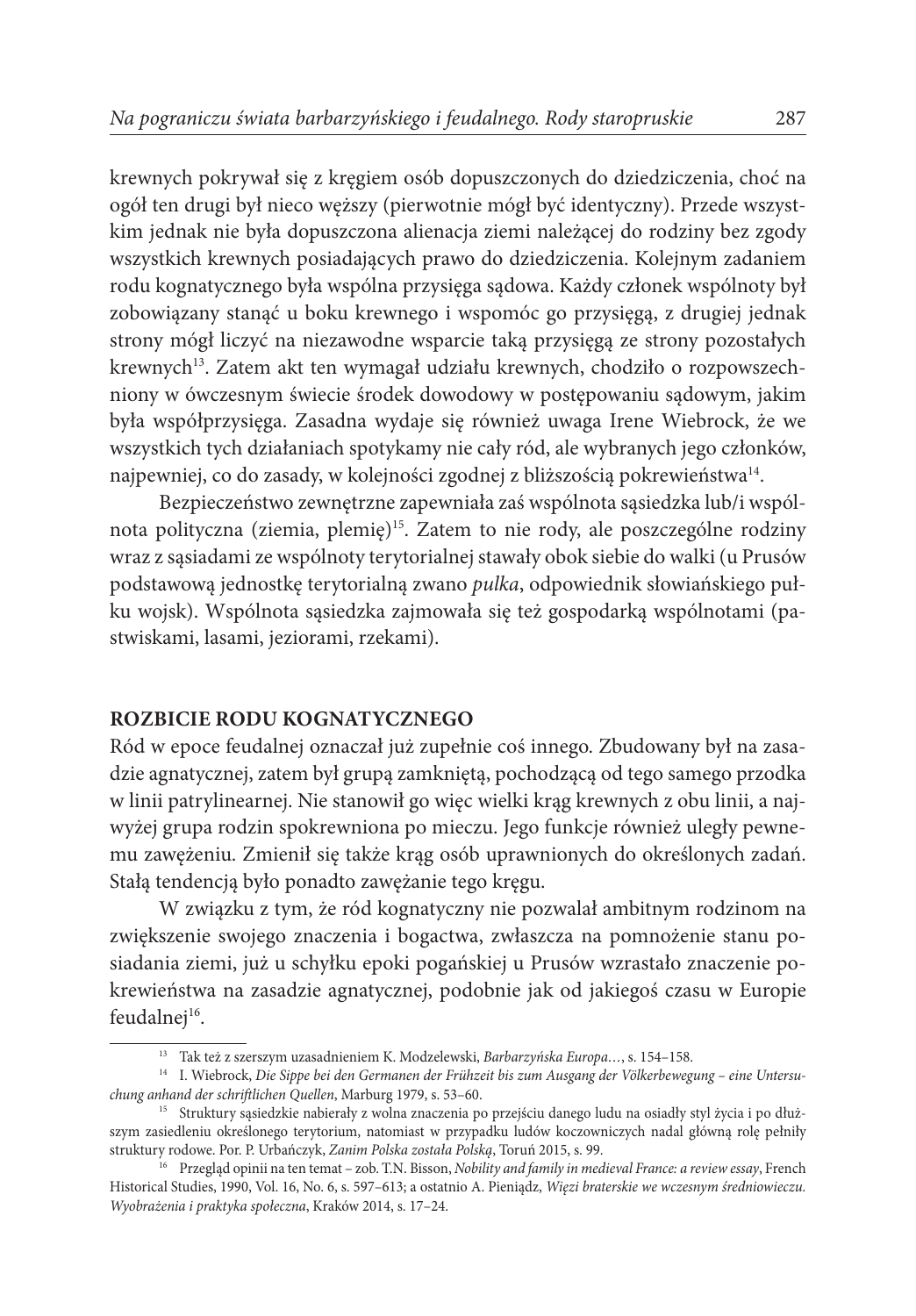Zakon krzyżacki, nowy władca ziem pruskich, dokonał zatem rozbicia starych struktur rodowych, niejako, wyzwolił jednostkę z więzi rodowych"<sup>17</sup>. Jak zauważyli badacze, wyzwalanie się z barbarzyńskich więzów rodowych było możliwe, gdy powstawała władza państwowa, "która mogła zapewnić opiekę, zastąpić tę, jaką dawniej dawał tylko ród"18. Ostatnie badania wykazują wyraźnie, że wśród Prusów była znaczna grupa osób, która dążyły do zrzucenia "gorsetu barbarzyńskiego kolektywizmu" i opowiadała się jednoznacznie za chrześcijaństwem, będącym "nosicielem indywidualistycznych wzorców kultury klasycznej"19. Ród kognatyczny był niezbędny i możliwy do utrzymania tylko w społeczeństwie kolektywnym, w nowej epoce postawiono na indywidualizm i związki rodzinne. Wraz ze wzrostem autorytetu nowej władzy, zanika dawna solidarność rodowa, nawet w sprawach codziennych, prywatnych<sup>20</sup>. Pojawia się niekrępujący jednostkę ród agnatyczny<sup>21</sup>.

# **POZOSTAŁOŚCI I PRZEŻYTKI RODU BARBARZYŃSKIEGO**

Rozbicie rodu kognatycznego nie nastąpiło jednakże od razu, nie było też jakiejś jednej decyzji, aktu prawnego nowych władców. Był to pewien proces, a niektóre ze starych elementów rodu utrzymały się aż po czasy nowożytne. W tym miejscu rozpatrzę kolejno takie elementy.

# **KRWAWA ZEMSTA I GŁÓWSZCZYZNA**

W okresie Prus pogańskich główszczyzna występowała zapewne w formie opłaty w naturaliach. Zakon krzyżacki wprowadził główszczyznę w postaci okupu pieniężnego (*wergeldu*), początkowo jednak godził się na zamienne jego stosowanie z wróżdą, co było pewnym ustępstwem w stosunku do pruskich rodów, zwyczajowo chętniej stosujących wróżdę niż główszczyznę. *Wergeld* wypłacano najbliższym krewnym zarówno w linii ojcowskiej, jak i macierzyńskiej, co też stanowiło pozostałość po dawnym rodzie epoki barbarzyńskiej. Potwierdza to dokument z 1499 r., dotyczący ugody zawartej po zabójstwie między Janem Zincke a braćmi von Wargeln, w której stronami byli ich krewni (*Freundschaft*), najwyraźniej z obu linii

<sup>17</sup> J. Adamus, op. cit., s. 241 – tutaj autor miał na myśli feudalizm.

<sup>&</sup>lt;sup>18</sup> K. Zawistowicz-Adamska, op. cit., s. 22 – tutaj dalsza literatura.

<sup>19</sup> A. Dobrosielska, *Pamięć i tożsamość – Prusowie wobec zmiany kulturowej*, Komunikaty Mazursko-Warmińskie, 2010, nr 4, s. 502–503.

<sup>20</sup> K. Zawistowicz-Adamska, op. cit., s. 22.

<sup>21</sup> G. Vercamer, op. cit., s. 303. Por. też przykład Mazowsza – K. Tymieniecki, *Kształtowanie się społeczeństwa średniowiecznego (Polska na tle Słowiańszczyzny zachodniej)*, Poznań 1996 (wyd. I: Warszawa 1921), s. 236, 240, 243–246. Tutaj autor opowiedział się za istnieniem tzw. rodu naturalnego (gniazdowego), czyli odrębnej formacji społecznej działającej obok rodziny opartej na wspólnocie krwi, i zachowującego znaczną zwartość. Uwidaczniała się one we wróżdzie rodowej, w dziedziczeniu i posiadaniu ziemi. Obecnie przyjmuje się, że były to rody wtórne (nie z epoki barbarzyńskiej). Por. S. Russocki, *Spory o średniowieczne Mazowsze*, Rocznik Mazowiecki, 1972, t. 4, s. 235.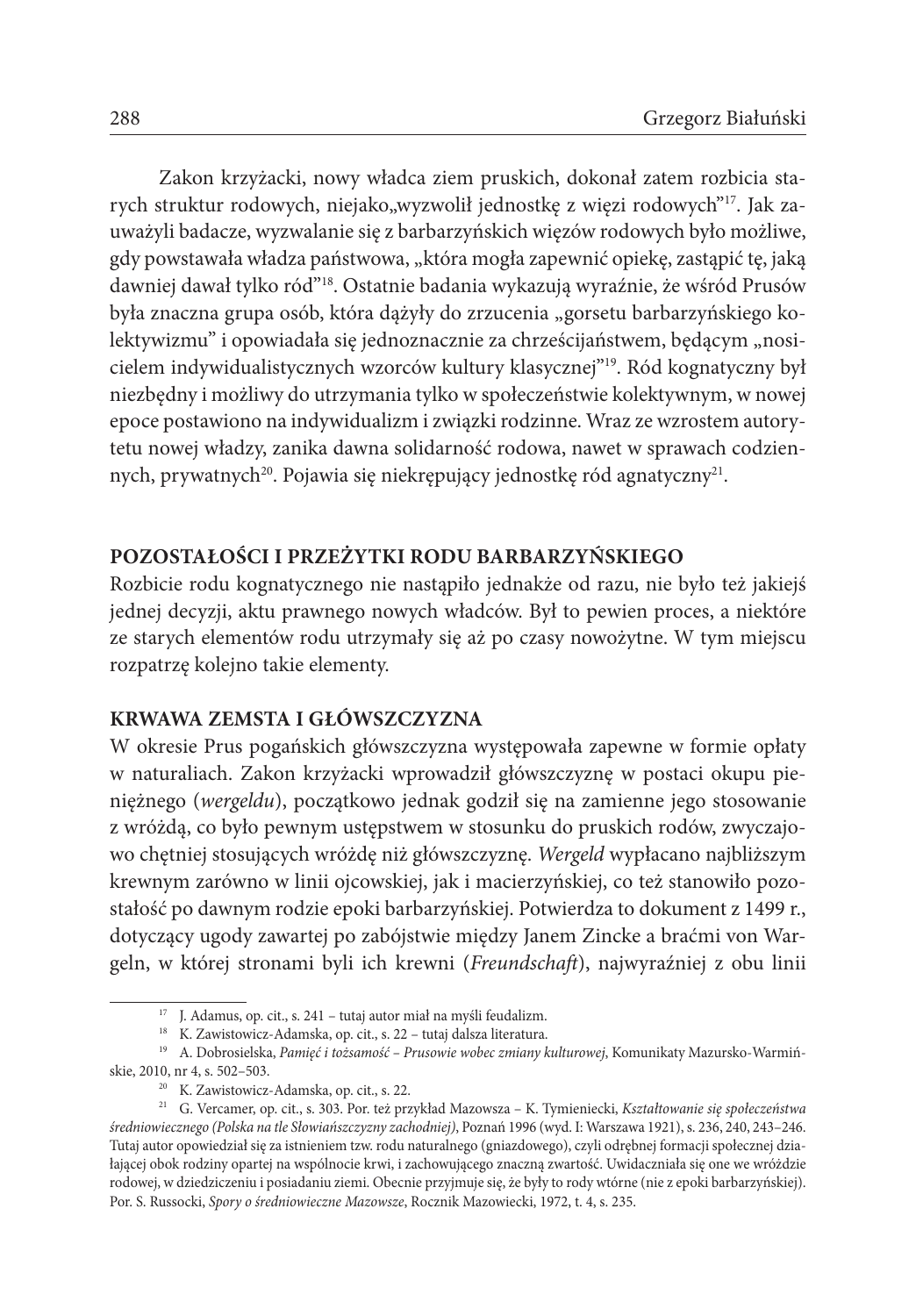(po stronie Zincke byli to przedstawiciele rodzin: von Gröben, Tale, Baricke i von Sirgieten; zaś po stronie braci Wargen: Canewitz, Hohendorf, Lirche, Seidell, Zacherau i von der Trencke)<sup>22</sup>. Gdy w sporze byli krewni zainteresowanego, działała najpewniej zasada segmentarnej opozycji, czyli obowiązek wsparcia strony, z którą ma się najbliższego wspólnego przodka. Jeśli stopień pokrewieństwa był identyczny w stosunku do obu stron, opcję pomocy pozostawiano do decyzji zainteresowanego<sup>23</sup>. Z czasem krąg upoważnionych do główszczyzny ulegał pomniejszeniu<sup>24</sup>. Szybko pierwszeństwo w przyjęciu główszczyzny uzyskali męscy krewni w linii po mieczu, potem nie wykluczano też kobiet, a zwłaszcza matek i córek, o czym świadczą już m.in. zapisy w Prawie starochełmińskim (koniec XIV w.)<sup>25</sup>. W końcu krąg osób uprawnionych do odbioru główszczyzny ograniczono do najbliższego agnata lub jego dziedziców, zgodnie z bliskością stopnia pokrewieństwa<sup>26</sup>, zaś w przypadku zapłaty tylko do samego winowajcy<sup>27</sup>. Główszczyzna stosowana była aż do połowy XVIII w.

Obok opłaty pieniężnej wymagany był akt pokory, czyli rytuał kary honorowej. Zwyczaj wywodził się z czasów pogańskich i niewątpliwie nosił znamiona sakralne. Sprawca wraz ze współrodowcami, w wyniku zawartej ugody z krewnymi zabitego, miał też dodatkowe obowiązki i gesty do wykonania, takie jak publiczne błaganie krewnych zabitego o przebaczenie (np. klęcząc, z wyciągniętymi rękoma lub nagim mieczem w ręku), zamówienie odpowiednich mszy za duszę zabitego, odbycie pokuty kościelnej, udanie się z pielgrzymką do świętego miejsca (np. do Rzymu28 czy Composteli), ufundowanie pamiątkowych przedmiotów kultu (np. krzyży lub obrazów w parafii)29. W tej karze stronami bywały również grupy

<sup>22</sup> G.A. von Mülverstedt, *Beiträge zur Geschichte des Wergeldes in Preussen*, Der neuen Preussischen Provinzial- -Blätter andere Folge, 1853, Bd. 3, s. 405–406.

<sup>23</sup> S. Szynkiewicz, op. cit., s. 144.

<sup>24</sup> M. Bloch, *Społeczeństwo feudalne*, Warszawa 2002 (I wyd., Paris 1939), s. 159; S. Ciszewski, *Prace etnologiczne*, t. 4: *Ród*, Warszawa 1936, s. 25 i nn.

<sup>25</sup> *Das alte Kulmische Recht, mit einem Wörterbuche*, hrsg. von C.K. Leman, Berlin 1838, Buch III, XXXVIII b, c; *Prawo starochełmińskie 1584 (1394)*, red. W. Maisel, Z. Zdrójkowski, przek. A. Bzdęga, A. Gaca, Toruń 1983, ks. III, art. 38a; E. Steffenhagen, *Deutsche Rechtsquellen in Preussen vom XIII. bis zum XVI. Jahrhundert*, Leipzig 1875, s. 201–204; por. H. Brunner, *Sippe und Wergeld in den niederdeutschen Rechten*, Zeitschrift der Savigny-Stiftung. Germanistische Abtheilung, Bd. 3, 1882, s. 13. Autor podaje przykłady dopuszczenia do podziału wergeldu tylko matek i córek (jako ewentualnych spadkobierczyń), pozostałe kobiety nie miały do tego prawa.

<sup>26</sup> Na to zdaje się wskazywać zapis w *Rewizji nowomiejskiej prawa chełmińskiego 1580 (1814)*, zwanej także *Jus Culmense emendatum* lub *Jus Culmense Polonicum*, przek. I. Malinowska-Kwiatkowska, J. Sondel, zweryfikował Z. Rymaszewski, Toruń 1993, ks. V, art. CCCIV.48, s. 146. O zadośćuczynienie (zatem też o główszczyznę) zabiega najbliższy żyjący agnat. Por. też *Rewizja lidzbarska prawa chełmińskiego 1566 (1711)*, przek. A. Groth, Koszalin 1997, ks. III, art. 25 i 37, s. 123, 129 (tutaj "najbliższy przyjaciel", ale w sensie krewnego).

<sup>27</sup> Na to wskazuje *Rewizja lidzbarska*, ks. III, art. 22, s. 122. Główszczyznę zbiega oskarżonego o zabójstwo spłacano tylko z jego majątku.

<sup>28</sup> *Księga ławnicza Starego Miasta Torunia*, wyd. K. Ciesielska, J. Tandecki, cz. 1–2, Toruń 1992–1993, nr 1638.

<sup>29</sup> G.A. von Mülverstedt, op. cit., s. 403–411; dla obszaru Niemiec por. P. Frauenstädt, *Blutrache und Todtschlagsühne im deutschen Mittelalter. Studien zur Deutschen Kultur- und Rechtsgeschichte*, Leipzig 1881, s. 127–132.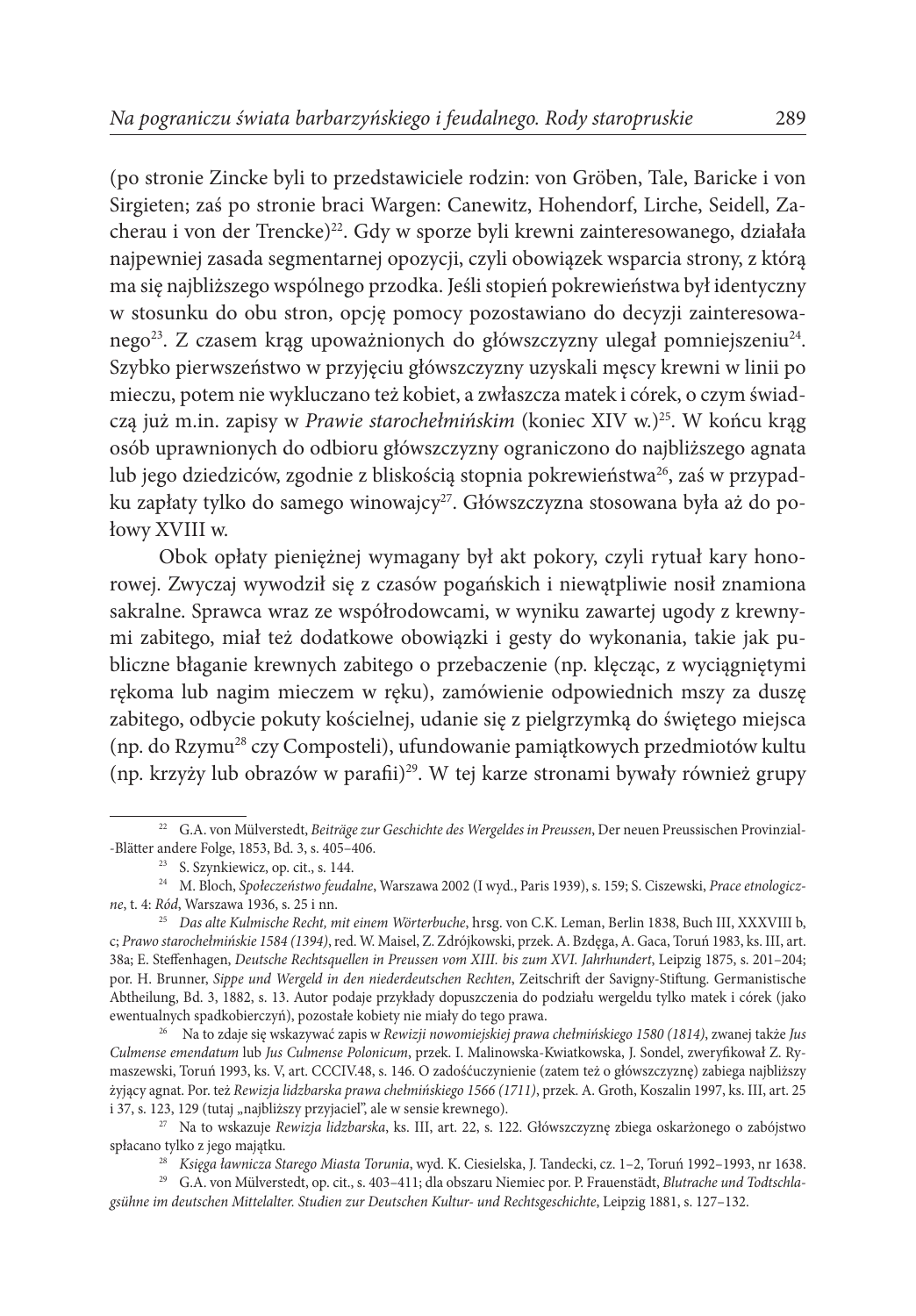krewnych, a nie winne jednostki<sup>30</sup>. Akt pokory przetrwał do czasów nowożytnych, przykładem jest przypadek szlachcica Krzysztofa Donajskiego (1614 r.), który na mocy ugody miał klęczeć przez kolejne trzy niedziele przy grobie zabitego Pawła Prawdy z wyciągniętym mieczem w obecności jego krewnych<sup>31</sup>. Z ugody wynika, że nie był to już krąg krewnych z obu linii, ale najbliższa rodzina w linii agnatycznej.

Instytucję wróżdy w Prusach spotykamy przynajmniej do połowy XVII w.32. Wykluczyły ją formalnie dopiero nowożytne zwody prawne (*Rewizja toruńska prawa chełmińskiego*, 1594; *Landrecht* Prus Książęcych, 1620), mimo to w praktyce była ona nadal stosowana. Alternatywą dla funkcjonowania tej normy było zezwolenie na pojednanie stron, w zasadzie obecne we wszystkich zwodach prawnych tej epoki33. W epoce barbarzyńskiej, tak jak początkowo w państwie zakonu krzyżackiego, krwawa zemsta dotyczyła całego kręgu krewnych mężobójcy, z obu linii, jednak podobnie jak główszczyznę, z czasem ograniczono ją tylko do samego sprawcy.

## **PRZYSIĘGA**

Pierwotnie składanie przysięgi sądowej było domeną zastrzeżoną tylko dla męskich krewnych z obu linii (ojczystej i macierzystej)<sup>34</sup>. Jedynie przy braku członków rodu można było uwolnić się od skargi przysięgą własną35. W *Iura Prutenorum* (połowa XIV w.), przy wielokrotnych wzmiankach o wspólnej przysiędze<sup>36</sup>, raz tylko sugeruje się konieczność udziału w niej współrodowców, a raz wręcz wskazano tylko na sąsiadów, choć przy sprawach dotyczących wspólnoty gminnej<sup>37</sup>. Na współprzysiężnków sąsiadów lub też rzeczywistych świadków wydarzeń (w tym kobiety) wskazuje już jednoznacznie *Prawo starochełmińskie* (koniec XIV w.)38. Zatem należy przyjąć, że z czasem krąg osób zobowiązanych do współprzysięgi w przypadku

<sup>34</sup> K. Koranyi, *Powszechna historia prawa*, Warszawa 1976, s. 25–26, 48, 101; *Iura Prutenorum*, wyd.

J . Matuszewski, Toruń 1963, art. 102 (tutaj przysięgę miał składać i odbierać krewny pełniący rolę opiekuna). Obowiązek świadkowania przedstawicieli obu linii (ojczystej i macierzystej) mamy np. w Wielkopolsce K. Tymieniecki, *Kształtowanie się społeczeństwa średniowiecznego…*, s. 248 (tutaj z inną interpretacją).

<sup>30</sup> M. Bloch, op. cit., s. 151.

<sup>31</sup> G.A. von Mülverstedt, op. cit., s. 410–411.

<sup>32</sup> G. Białuński, *Już bezprawie czy jeszcze prawo? O główszczyźnie i wróżdzie na ziemiach pruskich w czasach nowożytnych*, Zapiski Historyczne, 2016, z. 2 (w druku).

<sup>&</sup>lt;sup>33</sup> Co prawda ostatnie zwody prawne starały się w sprawach karnych wykluczyć możliwość ugody, ale najwyraźniej nie był to zakaz obligatoryjny, wydaje się, że wykluczał jedynie ugody zawarte poza wiedzą i zgodą sądu oraz ugody zawarte dla uniknięcia kary publicznej (*Churfürstlich Brandenburgisches revidirtes Landrecht des Herzogthumbs Preussen*, Königsberg 1685, Bd. VI, tit. V, art. I, § VIII, s. 896–897). Tym niemniej jakiekolwiek zawarcie ugody nie wiązało już sędziego i ostatecznie dalsze procedowanie zależało tylko od jego osądu i decyzji (*Ius Culmense ex ultima revisione*, Danzig 1745, V1, 4, 4, s. 212).

<sup>35</sup> *Iura Prutenorum…*, art. 63.

<sup>36</sup> Ibidem, art. 7, 20, 63, 66, 102, 110.

<sup>37</sup> Ibidem, art. 20, 102.

<sup>38</sup> *Das alte Kulmische Recht…*, Buch III, IX i LXXIX; Buch IV, XXXVI; *Prawo starochełmińskie…*, ks. III, art. 9, 129, ks. IV, art. 36.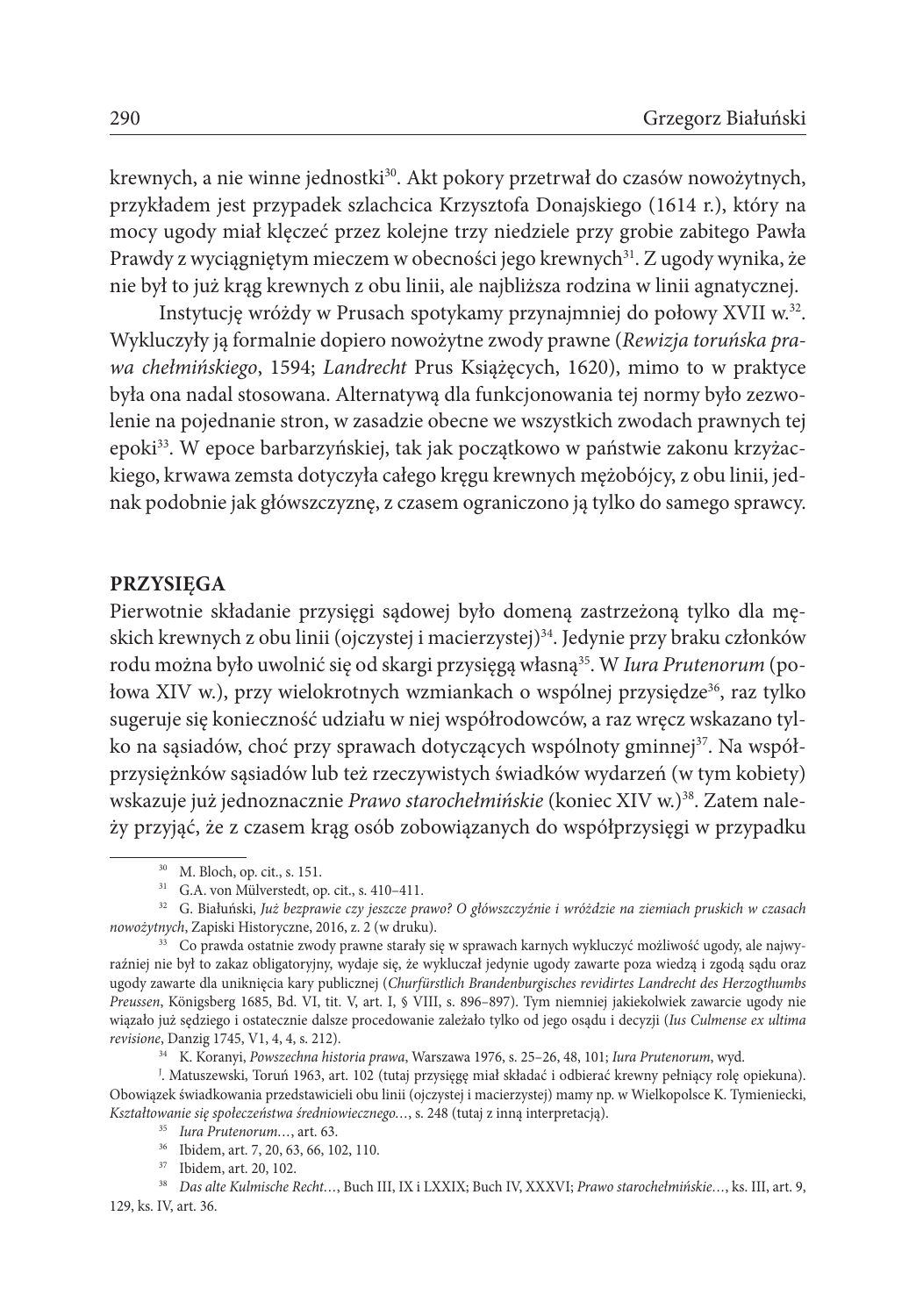członków rodu uległ zawężeniu, po prostu obowiązek ten przerzucono na sąsiadów i faktycznych świadków wydarzeń.

# **ZNACZENIE RELACJI PO KĄDZIELI, ZWŁASZCZA WUJ – SIOSTRZENIEC**

Już na początku XX w. anglosascy badacze zwrócili uwagę na siłę, znaczenie i trwanie pokrewieństwa po kądzieli, np. w kwestii ścisłych związków wujów z siostrzeńcami<sup>39</sup>. Przykłady takich powiązań znajdujemy też w Prusach, m.in. wspólne nadanie połowy pola Baldingis na Warmii przez biskupa warmińskiego Prusowi Trumpe i jego siostrzeńcowi (*sororio suo*) Nassencepisowi w 1284 r.<sup>40</sup>. Innym przykładem było nadanie przez kapitułę warmińską w 1354 r. Prusowi Tulnicke i jego siostrzeńcowi (*Neffe*) Tyczowi 4 łanów w Kajnach pod Olsztynem<sup>41</sup>. Wobec powyższego należy przyjąć, że między wujem a siostrzeńcem dopuszczalna była wspólnota majątkowa, a przynajmniej krewnym po kądzieli przysługiwało prawo spadkowe. Na to ostatnie wskazuje również przejęcie przez Budischa i Wapele majątku po Lamocie, prawdopodobnie dziadku po kądzieli (1336)<sup>42</sup>. Oczywiście było to wówczas uzależnione od odpowiednich zapisów w przywileju lub otrzymanego prawa. Tutaj warto zwrócić uwagę na dosyć wczesne nadania z prawem dziedziczenia przez najbliższych bocznych krewnych z linii męskiej i żeńskiej (przywileje dla Sambango z 1287 r. i Butego z 1303 r., a być może też przywilej dla sambijskich wityngów z 1296 r.)<sup>43</sup>. Te bliskie relacje, także w sensie prawnym, krewnych po kądzieli z wolna zanikają i trudno je potwierdzić dla czasów późniejszych niż pierwsza połowa XIV w., poza posiadaczami dóbr na prawie chełmińskim, choć już bez dostrzegalnej szczególnej relacji na linii wuja z siostrzeńcem.

# **WSPÓLNE DOBRA**

Na utrzymujące się dawne związki rodowe wskazują także grupowe nadania dla kręgu krewniaczego. Nadania otrzymują wspólnie nie tylko bracia i bratankowie<sup>44</sup>,

<sup>&</sup>lt;sup>39</sup> Wuj jako brat matki, a siostrzeńcy też jako dalsi krewni po kądzieli z młodszego pokolenia, B.A. Phillpotts, *Kindred and Clan in the Middle Ages and After*, London 1913; W.O. Farnsworth, *Uncle and nephew in the old French Chansons de Geste. A study in the survival of matriarchy*, New York 1913; C.H. Bell, *The sister's son in the medieval German epic. A study in the survival of matriliny*, Berkeley 1922.

<sup>40</sup> *Codex diplomaticus Warmiensis*, Bd. 1, hrsg. von C.P. Woelky, J.M. Saage, Mainz 1860, nr 66.

<sup>41</sup> *Preuβisches Urkundenbuch*, Bd. 5, 1, hrsg. von K. Conrad, Marburg 1973, nr 259.

<sup>42</sup> G. Białuński, *Studia z dziejów rycerskich…*, s. 48–49, 79, 92.

<sup>43</sup> M.P. Toeppen, *Exkurs über die Verschreibungen des Ordens für Stammpreussen im 13. Jahrhundert*, Pruthenia. Pismo poświęcone Prusom i ludom bałtyjskim, t. 8, 2013 (pierwsze wyd. 1861), s. 238. Tak też w przywileju dla Tulekoite z 1302 r. Por. *Preuβisches Urkundenbuch*, Bd. 1, 2, hrsg. von A. Seraphim, Königsberg 1909, nr 809.

<sup>44</sup> M. Pollakówna, *Osadnictwo Warmii w okresie krzyżackim*, Poznań 1953, s. 67, 98. W dokumentach lokacyjnych, poza synami i braćmi, rzadko określano stopnie pokrewieństwa przyjmujących nadanie, ale trudno przypuszczać, aby wspólne nadanie otrzymywali zupełnie sobie obcy ludzie. Por. *Preuβisches Urkundenbuch*, Bd. 1, 2, nr 263, 382, 466, 471, 472, 557, 575, 595, 689, 859, 872.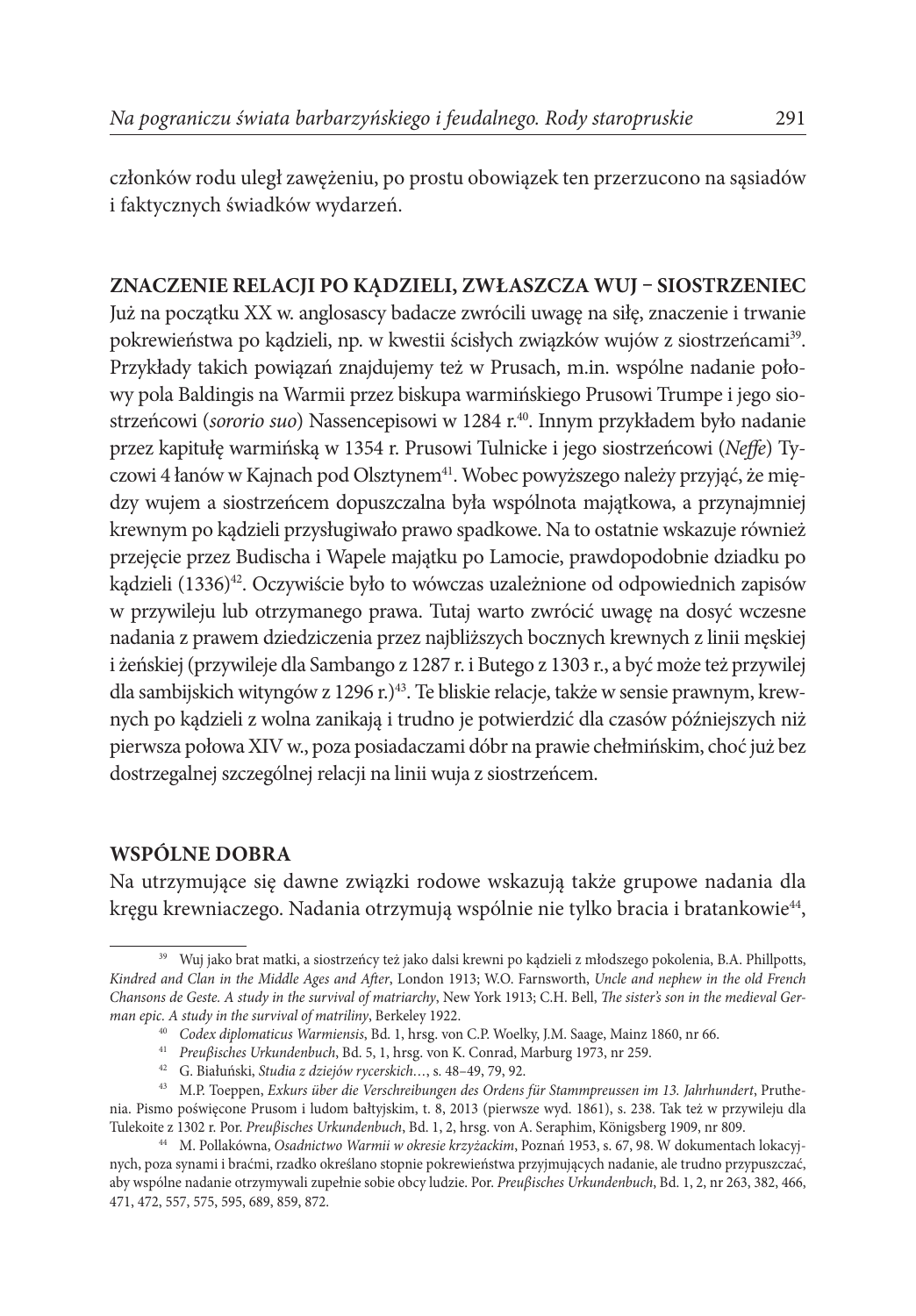ale też dalsi krewni, jak np. stryjowie, bracia stryjeczni, przykładem niech będzie nadanie Gisielu dla Tessima i synów jego stryja Poborse<sup>45</sup>. Te wspólne nadania powoli zanikają w drugiej połowie XIV w., poza Sambią, gdzie odnotowane są jeszcze na początku XV w.<sup>46</sup>.

# **PRZENOSZENIE IMIENNICTWA W OBU LINIACH**

Nadawanie imion to jedna z najbardziej trwałych i stabilnych tradycji w każdej kulturze47. Przekazywanie imion w obu liniach zauważono np. w średniowiecznej Francji48. Podobnie było w Prusach. Zwróćmy choćby uwagę na ród Tessymidów, wśród których długo, bo jeszcze na przełomie XIV i XV w., spotykamy tradycyjne imiona, przy tym przekazywane również po kądzieli: Tessim, Diwan, Wapel, Nadruwe, Skawota, Budisch, Glabuna, Bando, a później także chrześcijańskie imiona Piotr i Kirstan (Kristan)<sup>49</sup>.

### **ELEMENTY FEUDALNE**

Po rozbiciu rodu kognatycznego zmienił się, i ciągle zmieniał, krąg krewnych przynależnych do nowego rodu. Przypatrzmy się jego charakterystycznym elementom.

# **NOWE ZASADY SPADKOBRANIA**

Nie nawiązywano już do dawnych zwyczajów spadkowych, uwzględniających prawa szerokiego kręgu krewnych. W tym kontekście warto przytoczyć zapis z traktatu dzierzgońskiego: *Ita videlicet quod, quando aliquis ex eis recesserit ab hac vita, habens filium vel filiam, que numquam fuerit maritata, vel utrumque, isti succedant eidem: et si filium vel filiam non habuerit, et habeat adhuc patrem vel matrem, habuerit, et adhuc filius sui filii sit superstes, succedat avo suo: porro si nullum habuerit superstitem de predictis et habuerit fratrem, succedit ei idem frater: et si ipse frater morte preventus reliquerit filium, idem filius fratris succedat patruo morienti. Que predicti neophiti gratanter acceptaverunt, cum in paganismo non habuissent, ut dicebant, nisi solos filios successores. Et concesserunt idem neophiti coram nobis et aliis antedictis libera voluntate, ut, si quis ex eis vel successoribus suis obierit et nullum superstitem reliquerit de omnibus heredibus antedictis, omnia bona ipsorum* 

<sup>45</sup> Zob. G. Białuński, op. cit., passim.

<sup>46</sup> G. Vercamer, op. cit., ss. 257–258.

<sup>47</sup> F. Uspenskij, *The advent of Christianity and dynastic name-giving in Scandinavia and Rus'*, w: *Early Christianity on the way from the Varangians to the Greeks*, red. I. Garipzanov, O. Tolochko, Kiev 2011, s. 108.

<sup>48</sup> M. Bloch, op. cit., ss. 157–159.

<sup>49</sup> G. Białuński, op. cit., s. 57–127.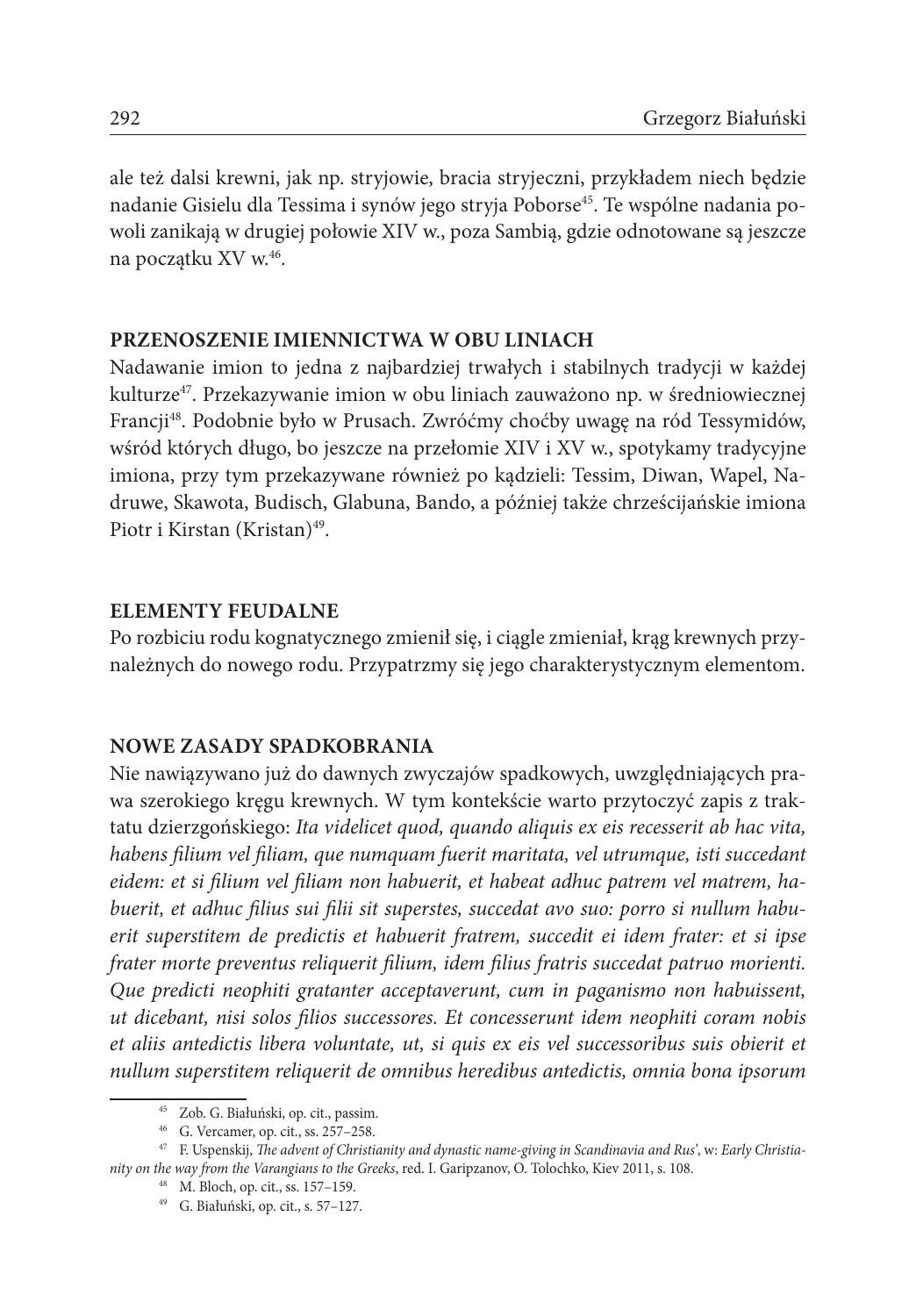*immobilia ad – – magistrum et fratres predictos et domum eorum et alios dominos, sub quibus idem neophiti manserint, libere devolvantur, et eciam mobilia, nisi ipsi neophiti in vita vel in morte de illis aliud duxerint ordinandum*50. Zastanawia określenie *gratanter acceptaverunt* skoro został rzekomo rozszerzony krąg spadkobierców do niezamężnych córek, rodziców, wnuków, braci i bratanków, a nadto w razie braku tych ściśle wymienionych (dosyć bliskich) krewnych dobra przechodziły pod władztwo Zakonu. Tymczasem zadowolenie musiało wynikać z ugruntowania władztwa rodzinnego nad majątkiem w stosunku do dawnych uprawnień spadkowych szerokiego kręgu współrodowców, a zatem faktycznym zawężeniem kręgu spadkobierców tylko do bliskiej rodziny. Rodzina zyskiwała nadto swobodę alienacji ziemi bez zgody na to rodowców. Zatem jak słusznie zauważył H. Łowmiański: "Zadowoleni z uporządkowania stosunków w dziedzinie spadkobrania Prusowie z lekkim sercem zgodzili się przelać na Zakon uprawnienia spadkowe dalszego koła krewnych"<sup>51</sup>.

Spójrzmy na konkretny przykład braci Glabuny i Bando. Otrzymali oni wspólnie nadanie dóbr w 1323 r. Bando, w związku z karierą duchowną, nie był brany przy spadkobraniu majątków po ojcu, trzymał je Glabuna. Widocznie jednak na skutek zbliżającej się śmierci Glabuny bez męskiego potomka i zaistniałym jego sporze o połowę dziedzictwa z własnymi córkami, Bando zaczął się o nie starć. Zabiegi okazały się bezskuteczne. Córki Glabuny – zgodnie z brzmieniem prawa chełmińskiego, na którym zostały nadane dobra w 1323 r. – po śmierci matki zażądały swojego działu spadkowego. Na to nie chciał się zgodzić ani ich ojciec, ani tym bardziej Bando, któremu groziła utrata praw do dóbr. Córki Glabuny oddały więc sprawę przed sąd ziemski. Ten wydał wyrok zgodny z intencją prawa chełmińskiego, że po śmierci współmałżonka dzielono masę spadkową na dwie części, z których jedną dziedziczył pozostały przy życiu małżonek, a drugą spadkobiercy.

<sup>&</sup>lt;sup>50</sup> Preuβisches Urkundenbuch, Bd. 1, 1, nr 218, hrsg. von R. Philippi, Königsberg 1882 "Jeśli któryś z nich odejdzie z tego świata, mając syna lub córkę, która jeszcze nie została poślubiona, albo obydwoje, oni będą po nim dziedziczyli. Jeśli syna lub córki mieć nie będzie, a ma jeszcze ojca i matkę, oni będą dziedziczyli po swoim zmarłym synu. Jeśli nie będzie miał ani syna czy córki, ani ojca czy matki, a będzie żył syn jego syna, on będzie dziedziczył po swoim dziadku. Dalej, jeśli nie będzie miał żadnego potomka spośród wymienionych, a będzie miał brata, ów brat będzie po nim dziedziczył. Jeśli ów brat wcześniej umarłszy pozostawi syna, ów syn brata będzie dziedziczył po zmarłym stryju.

Te rzeczy wspomniani neofici przyjęli z wdzięcznością, ponieważ, będąc w pogaństwie, nie mieli – jak mówili – żadnych innych dziedziców oprócz synów.

Owi neofici dobrowolnie zgodzili się w obecności nas i innych wcześniej wymienionych, że jeśli ktoś z nich albo ich następców umrze, a nie zostawi żadnego potomka spośród wszystkich wcześniej wspomnianych dziedziców, wtedy wszystkie ich nieruchomości będą przechodziły na mistrza, wspomnianych braci, ich zakon i innych panów, pod którego władzą owi neofici pozostają, jak również dobra ruchome, chyba że owi neofici postanowili rozporządzić o tym inaczej za życia lub w obliczu śmierci" (tłum. G. Kotłowski).

<sup>51</sup> H. Łowmiański, *Studia nad dziejami Wielkiego Księstwa Litewskiego*, Poznań 1983, s. 235–236. Inaczej widział to M. Dygo, który uważał, że nowe reguły dziedziczenia osłabiały wspólnoty terytorialne, na rzecz wspólnot krewniaczych, choć z naciskiem na indywidualne posiadanie ziemi; M. Dygo, *Studia nad początkami władztwa zakonu niemieckiego w Prusach*, Warszawa 1992, s. 148–150.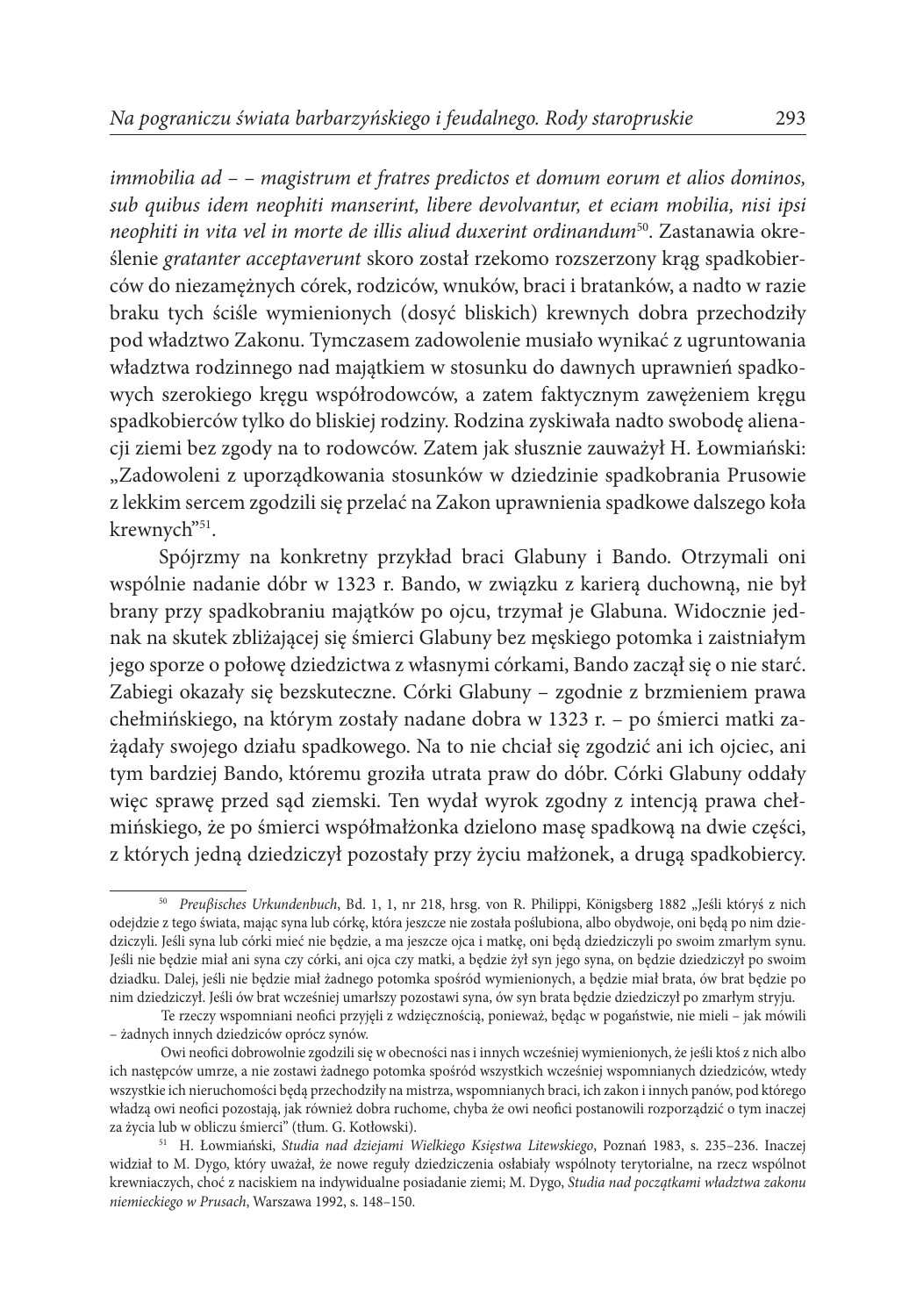Bando z poparciem brata wystąpił na drogę odwoławczą, jednakże nic nie zyskał<sup>52</sup>. Ten przykład wskazuje na rozpad dawnych wspólnot rodowych (tutaj co prawda jeszcze w jakiejś mierze bronionych przez Glabunę i Bandona) pod wpływem niemieckiego prawa, a więc nowych zasad spadkobrania, wyłączających członków rodu na rzecz najbliższej rodziny<sup>53</sup>.

## **KRĄG KREWNYCH WEDŁUG REGUŁY KANONICZNEJ**

Według kodeksu prawa kanonicznego niedozwolone było małżeństwo między krewnymi w linii prostej, między wszystkimi wstępnymi i zstępnymi, bez względu na pochodzenie prawe lub nieprawe. W linii bocznej niedozwolone było małżeństwo do czwartego stopnia włącznie (od soboru laterańskiego w 1215 r.). Stopnie pokrewieństwa przyjęto za komputacją germańską<sup>54</sup>, a wykazywano je liczbą pokoleń dzielących każdego z dwóch krewnych od wspólnego przodka. Zgodnie z tym, pierwszy stopień krewnych głowy domu stanowili: jego dzieci (synowie i córki) oraz ojciec, matka i rodzeństwo (bracia i siostry) od tych samych rodziców. Do drugiego stopnia należeli: wnuki, dziadkowie i babki, stryjowie, wujowie i ciotki (bracia i siostry ojca i matki) oraz dzieci rodzeństwa (bratankowie, bratanice, siostrzeńcy, siostrzenice). Trzeci stopień tworzyli: prawnuki, pradziadkowie, bracia dziadka, bracia babki, siostry dziadka i babki, stryjeczni i cioteczni bracia i siostry oraz wnuki rodzeństwa itd.<sup>55</sup>. Najprawdopodobniej pierwotnie w komputacji germańskiej (i zapewne u Prusów) inny był pierwszy stopień, gdyż zaczynał się on dopiero od bratanków i siostrzeńców itd.56.

W epoce barbarzyńskiej pokrewieństwo i ród kończył się przeważnie na siódmym stopniu57. Wynikało to z faktu wyliczania stopni według kolejnych kolanek (*geniculum, Knie, Gelenk*), licząc od barku, przez łokieć, nadgarstek i kolejne stawy na palcu aż po paznokieć58. W praktyce zatem pokrewieństwo w epoce feudalnej odgrywało istotną rolę tylko do trzeciego stopnia dawnej komputacji barbarzyńskiej. Wcześniej już bowiem odebrano dalszym krewnym możliwości spadkobrania (do drugiego stopnia), a zapewne też utracili udział w wergeldzie oraz w krwawej zemście. Rzadko natomiast w przywilejach rozszerzano możliwości dziedziczenia do czwartego lub piątego stopnia pokrewieństwa (*Glied*), zapewne komputacji kanonicznej59.

<sup>52</sup> Szerzej i z odpowiednią literaturą zob. G. Białuński, op. cit., s. 66–68.

<sup>53</sup> Podobnie M. Dygo, op. cit., s. 194–195.

<sup>54</sup> P. Sadowski, *Wpływ kognacji na ius conubii w prawie rzymskim i kanonicznym*, Studia Prawnoustrojowe, 2015, nr 27, s. 48.

<sup>55</sup> Por. też G. Duby, *Rycerz, kobieta i ksiądz. Małżeństwo w feudalnej Francji*, Warszawa 1986, s. 38; K. Koranyi, op. cit., s. 75, 85.

<sup>56</sup> E. von Repgow, op. cit., I, 3, § 3; K. Modzelewski, op. cit., s. 143.

<sup>57</sup> Por. K. Koranyi, op. cit., s. 85; K. Modzelewski, op. cit., s. 143–147.

<sup>58</sup> K. Koranyi, op. cit., s. 85.

<sup>59</sup> Por. przywileje dla Prusa Lamprechta z 1352 r.(*bis uff das vierde gelyt*) oraz Prusa Schradensa z 1390 r. (do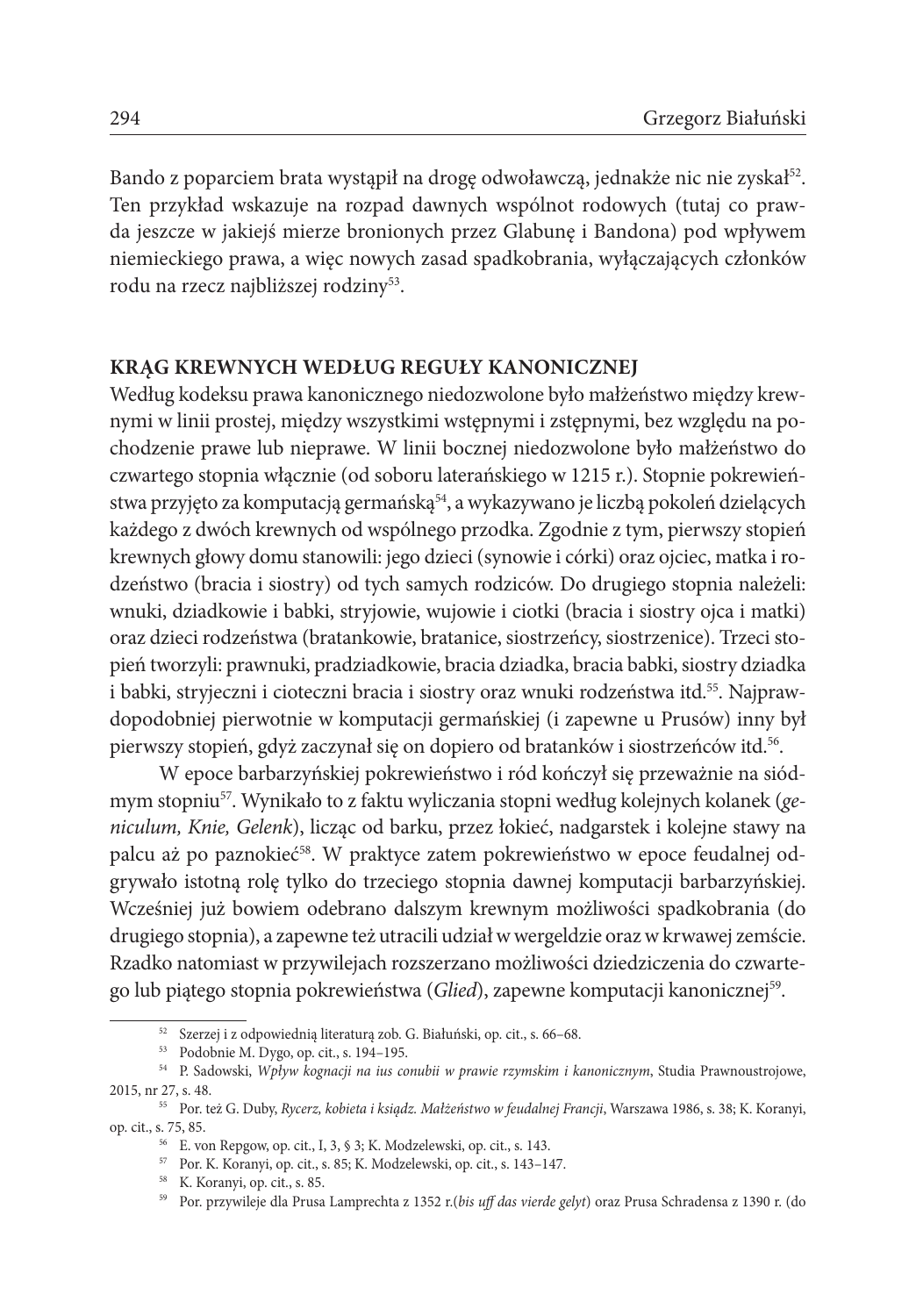# **EKSKURS: NIEKANONICZNE MAŁŻEŃSTWA**

W świecie cywilizacji barbarzyńskiej, w której dominował ród kognatyczny, małżeństwo nie leżało w gestii rodu, to była domena rodziny. W tym świecie był też inny krąg osób wykluczonych z małżeństwa ze względu na pokrewieństwo. Nie jesteśmy go w stanie precyzyjnie określić, ale nie ulega wątpliwości, że odbiegał on od reguł przyjętych w komputacji kanonicznej, według której wykluczenie poza krewnymi w linii prostej obejmowało krewnych bocznych do czwartego stopnia. Z pewnością można wykluczyć małżeństwa wśród krewnych w linii prostej (między wstępnymi, zstępnymi i rodzeństwem)<sup>60</sup>, natomiast niewykluczone były małżeństwa wśród krewnych w linii bocznej. Nieznany pozostaje nam tylko dopuszczalny stopień tego pokrewieństwa. Traktat dzierzgoński z 1249 r. zdaje się wypominać Prusom małżeństwa między krewnymi już od pierwszego stopnia, co wydaje się wątpliwe, a Krzyżacy w tym wypadku mieli raczej na myśli związki z powinowatymi, np. małżeństwo z macochą (I stopień) lub szwagierką (II stopień). Pewnym wydaje się bowiem, że dla Prusów nie było przeszkód małżeńskich z powinowatymi (lewirat, sororat), traktat dzierzgoński wymienia jako przykład bratową i macochę<sup>61</sup>, ale najpewniej w epoce barbarzyńskiej nie było tutaj żadnych ograniczeń. Kolejnym przykładem nieznanych wcześniej ograniczeń stanowiły małżeństwa z tzw. krewnymi duchowymi (np. chrześniakami). To tutaj początkowo, w związkach z powinowatymi i krewnymi duchowymi, leżał dla Kościoła największy problem.

Z problemem niekanonicznych małżeństw mierzył się Kościół wszędzie przez długie lata w krajach nowo ochrzczonych<sup>62</sup>. Na terytorium Prus Krzyżackich nie znamy zbyt wiele takich przykładów (zob. dalej). Jednak problem pojawiał się choćby w pruskich statutach synodalnych, choć nie dotyczył on wtedy tylko ludności pruskiej. W Prusach po raz pierwszy wyartykułowano go w 1411 r. podczas synodu pomezańskiego za czasów bp. Jana Rymanna. Wspomniano w nim o zakazie małżeństw między krewnymi i powinowatymi do czwartego stopnia włącznie, pod groźbą klątwy. Plebani mieli rzecz ogłosić parafianom, aby na przyszłość nie zasłaniali się niewiedzą<sup>63</sup>. Dokładniej rzecz ujęto podczas synodu warmińskiego za czasów biskupa Franciszka Kuhschmalza w 1449 r. Wtedy nakazano wyszukać w parafiach i oskarżyć przypadki małżeństw osób związanych pokrewieństwem do czwartego stopnia, ponadto osób związanych duchowym pokrewieństwem

piątego stopnia), tutaj do dziedziczenie zostali dopuszczeni tylko męscy potomkowie po mieczu, G.Vercamer, op. cit., s. 303.

<sup>60</sup> Tak też było u Germanów, por. K. von Amira, *Grundriss des Germanischen Recht*, Strassburg 1913, s. 180.

<sup>61</sup> *Preuβisches Urkundenbuch…*, Bd. 1, 1, nr 218.

<sup>62</sup> Por. przykład z Czech z czasów urzędowania biskupa Wojciecha Sławnikowica, wówczas to w 992 r. książę czeski Bolesław, aczkolwiek po dłuższym oporze i niechętnie, wyraził biskupowi zgodę aby "rozłączyć te małżeństwa, które zostały rozpoznane jako zawarte między krewnymi wbrew przepisom prawa kościelnego", cyt. za G. Labuda, *Święty Wojciech. Biskup – męczennik. Patron Polski, Czech i Węgier*, Wrocław 2000, s. 119, tutaj odpowiednie źródła.

<sup>63</sup> *Constitutiones synodales Warmienses, Sambienses, Pomesanienses, Culmenses, necnon provincials Rigenses*, recensuit F. Hipler, Brunsberga 1899, s. 277.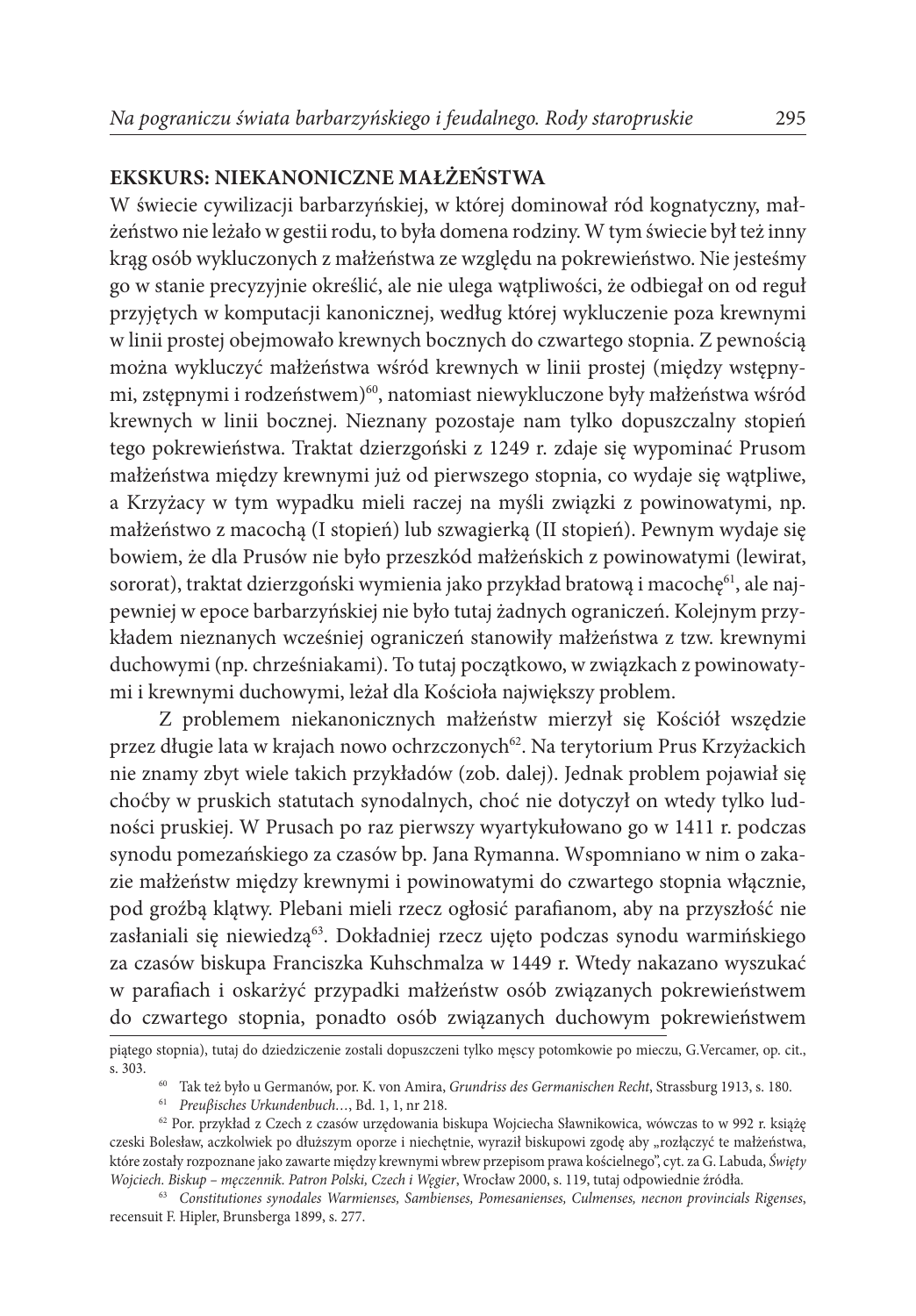poprzez chrzest lub bierzmowanie (zatem związki między rodzicami chrzestnymi a chrześniakami, świadkami bierzmowania a bierzmowanymi), osób, które zawarły związki małżeńskie z krewnymi zmarłego męża lub narzeczonego i odpowiednio krewnymi zmarłej żony i narzeczonej (również do czwartego stopnia)<sup>64</sup>. Powtórzono tutaj zalecenia z wcześniejszego synodu prowincjonalnego arcybiskupstwa ryskiego, odbytego w 1428 r. przez abp. Henninga Scharfenberga<sup>65</sup>. Natomiast ten synod opierał się co do zasady na zapisach z *Dekretałów* Grzegorza IX (1234), utrzymano identyczne tytuły rozdziałów<sup>66</sup>. Zatem Prusy nie stanowiły wówczas jakiegoś wyjątku, przepisy te odnosiły się do całego świata chrześcijańskiego.

Oprócz wspomnianych ograniczeń podczas synodu sambijskiego za czasów bp. Michała Jungego około 1427 r. wspomniano o zakazie zawierania małżeństw poza parafią (przynajmniej jednego z małżonków), gdyż "doświadczenie pouczyło, jak wielu z przeszkodami, chcąc zawrzeć małżeństwo, ucieka od swoich proboszczów i gdzieś indziej złośliwie stara się połączyć"67. Te ostatnie zakazy powtórzono podczas synodu pomezańskiego w 1440 r. i synodu warmińskiego w 1497 r.<sup>68</sup>.

Zatem wydaje się, że problem małżeństw niekanonicznych był długo aktualny, ale dotyczył on wszystkich grup etnicznych, nie tylko potomków Prusów. W XV w. Reinhard Wenskus wspomina tylko dwa przykłady takich związków w przypadku osób pochodzenia pruskiego. Według ustaleń autora, niejaki Henczel de Canthen był spokrewniony z Andrzejem Wogedde w szóstym stopniu (nie wiadomo czy po mieczu), a jego żona Krystyna w drugim (także nie wiadomo czy po mieczu, czy po kądzieli). Zatem jeśli były to pokrewieństwa tylko po mieczu lub tylko po kądzieli, to małżonkowie faktycznie byli spokrewnieni w czwartym stopniu komputacji kanonicznej (1425 r.)<sup>69</sup>. Drugi przykład to tylko próba zawarcia małżeństwa mimo zbyt bliskiego pokrewieństwa, do jakiej doszło w przypadku niejakiego Łukasza, potomka Tyrune, z córką Steyne, potomka bratanka Tyrune – Kersego (XIV w.)70. Podsumowując, Prusowie musieli dosyć szybko zaakceptować przeszkody małżeństwa z powodu bliskości pokrewieństwa, choć problem ten w Prusach nie zniknął, to raczej był marginalny i dotyczył wszystkich grup etnicznych.

<sup>64</sup> Ibidem, s. 13, 277.

<sup>65</sup> Ibidem, s. 326–328. Zresztą biskup warmiński w 1441 r. sporządził skróconą wersję statutów Scharfenberga z 1428 r., por. ibidem, s. 341–352.

<sup>66</sup> *Corpus Iuris Canonici, Pars Secunda: Decretalium Collectiones Decretales Gregorii p. IX*, ed. E.L. Richter und E. Friedberg, Leipzig 1881, Lib. IV, Tit. I, III, XI, XIV; M. Brauer, *Die Entdeckung des "Heidentums" in Preussen. Die* 

 $67$  Constitutiones synodales..., s. 267; tłum. za Statuty synodalne warmińskie, sambijskie, pomezańskie, chełmiń*skie oraz prowincjonalne ryskie*, przeł. bp J. Wojtkowski, Olsztyn 2010, s. 243.

<sup>68</sup> *Constitutiones synodales…*, s. 27, 286.

<sup>69</sup> R. Wenskus, *Studien zur Geschichte der Ritterschaft im Ordensland Preussen. II. Die "Sieben Geschlechter"*, Altpreußische Geschlechterkunde. Neue Folge 15, 1984/1985, s. 6–7, 69. Wobec braku możliwości dotarcia do odpowiednich źródeł wyliczenia stopni pokrewieństwa podaję na podstawie tekstu R. Wenskusa.

<sup>70</sup> Ibidem, s. 7, 69.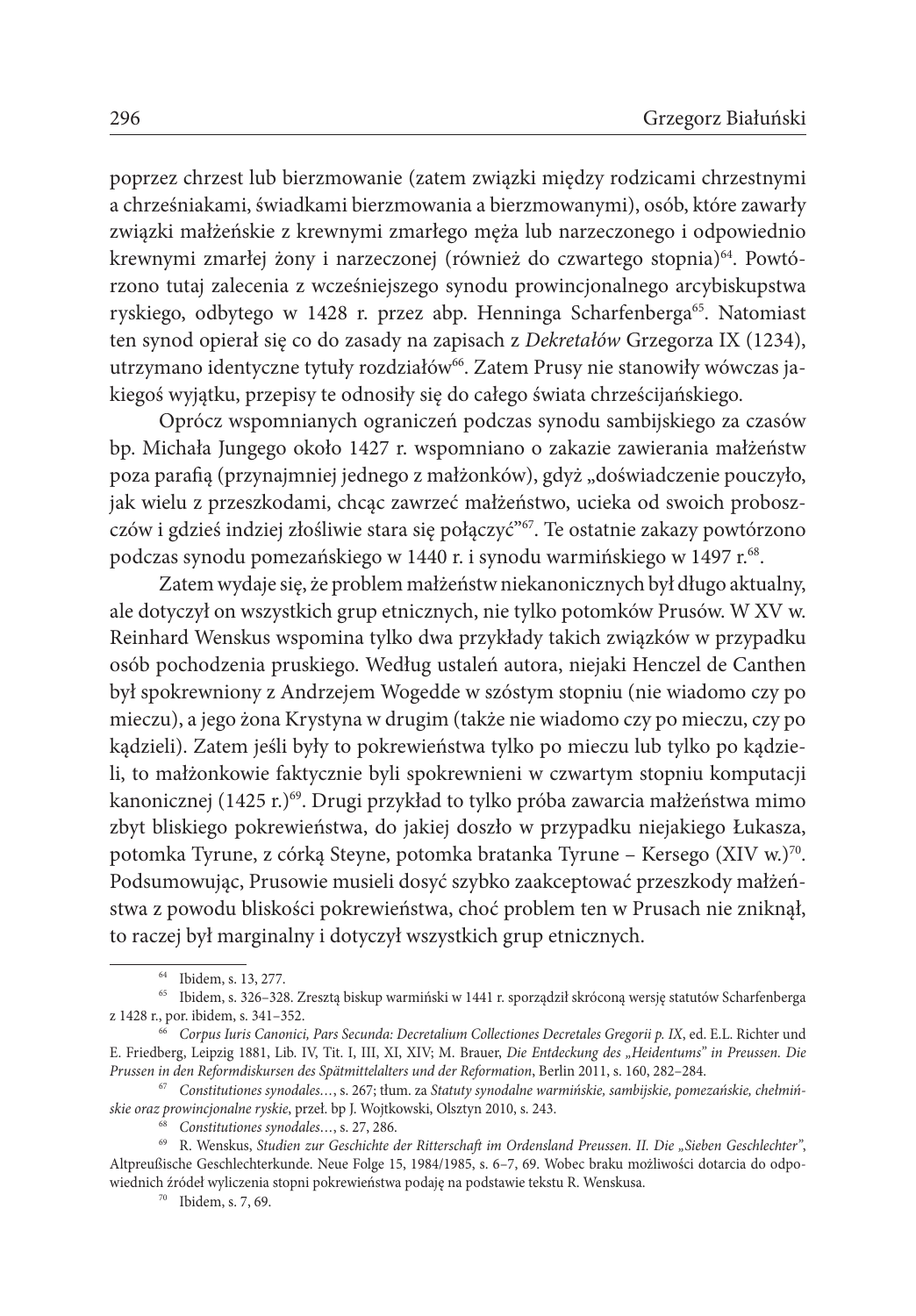# **HERBY, PIECZĘCIE**

W czasach krzyżackich również rody pruskie starały się osiągnąć status pasowanego rycerstwa, a także dostąpić innych wyróżników stanowiących o przynależności do tej uprzywilejowanej warstwy społecznej. Jednym z nich były pieczęcie i herby. Rodzina von Pfeilsdorf, pochodząca od Prusa Kleca, legitymowała się pieczęcią i tożsamym z nią herbem używanym przynajmniej od drugiej połowy XIV w. (rozwidlony pień w słup ze skrzydłami po bokach). Były one wspólne z rodziną von Lehndorf, która także pochodziła od Prusa Kleca. Herb mógł powstać pod wpływem kontaktów z niemieckim rodem Stangonów (pień w skos z trzema listkami po każdej stronie)<sup>71</sup>. Pieczęć i herb nie był znane w czasach protoplasty rodu, bo inna gałąź rodu, która pozostała na rodowym majątku w Klecewie, używała innego herbu (trzy gwoździki w rosochę)<sup>72</sup>. Własną pieczęć miały i inne rody, np. Wajsylewiców i ich potomków, Tessymidów, Pipinidów73 itd.

Był to nowy i istotny czynnik identyfikacyjny rodów agnatycznych epoki feudalnej.

## **PODSUMOWANIE**

Przedstawiłem tu dwa znaczenia rodu, jedno w epoce barbarzyńskiej – w okresie Prus pogańskich – drugie po ich podboju przez zakon krzyżacki, w epoce feudalnej. Przyjąłem, że Prusowie, jak inne ludy barbarzyńskie, uznawali pokrewieństwo w obu liniach (patrylinearnej i matrylinearnej), liczone "kolankowo" (od głowy, przez bark, łokieć aż po paznokcie). Oznaczało to, że ród nie stanowił sztywnej i stałej grupy, ale był zmienny w każdym pokoleniu. Nawet bliscy krewni mieli odmienne kręgi krewniacze. Jednakową grupę mieli jedynie bracia i siostry. Oznaczało to również, że ród nie miał jednej siedziby, jak też jednego zwierzchnictwa. Pierwszym i podstawowym zadaniem rodu była wróżda, a w jej konsekwencji potem także udział w odbiorze lub zapłacie główszczyzny. Drugim i równie ważnym zadaniem rodu zdaje się być ochrona stanu posiadania. Kolejnym zadaniem rodu kognatycznego była wspólna przysięga sądowa. Każdy członek wspólnoty był zobowiązany stanąć u boku krewnego i wspomóc go przysięgą, z drugiej jednak strony mógł liczyć na niezawodne wsparcie przysięgą ze strony pozostałych krewnych.

Ród w epoce feudalnej oznaczał już coś innego. Zbudowany był na zasadzie agnatycznej, zatem grupie zamkniętej, pochodzącej od tego samego przodka w linii patrylinearnej. Funkcje również uległy pewnemu zawężeniu. Zmienił się też krąg

<sup>71</sup> G. Białuński, *Ród Prusa Kleca ze szczególnym uwzględnieniem rodziny von Pfeilsdorfów-Pilewskich*, Malbork 2006, s. 80–99.

<sup>72</sup> Ibidem, s. 87–88.

<sup>73</sup> Por. G. Białuński, *Studia z dziejów rycerskich…*, passim.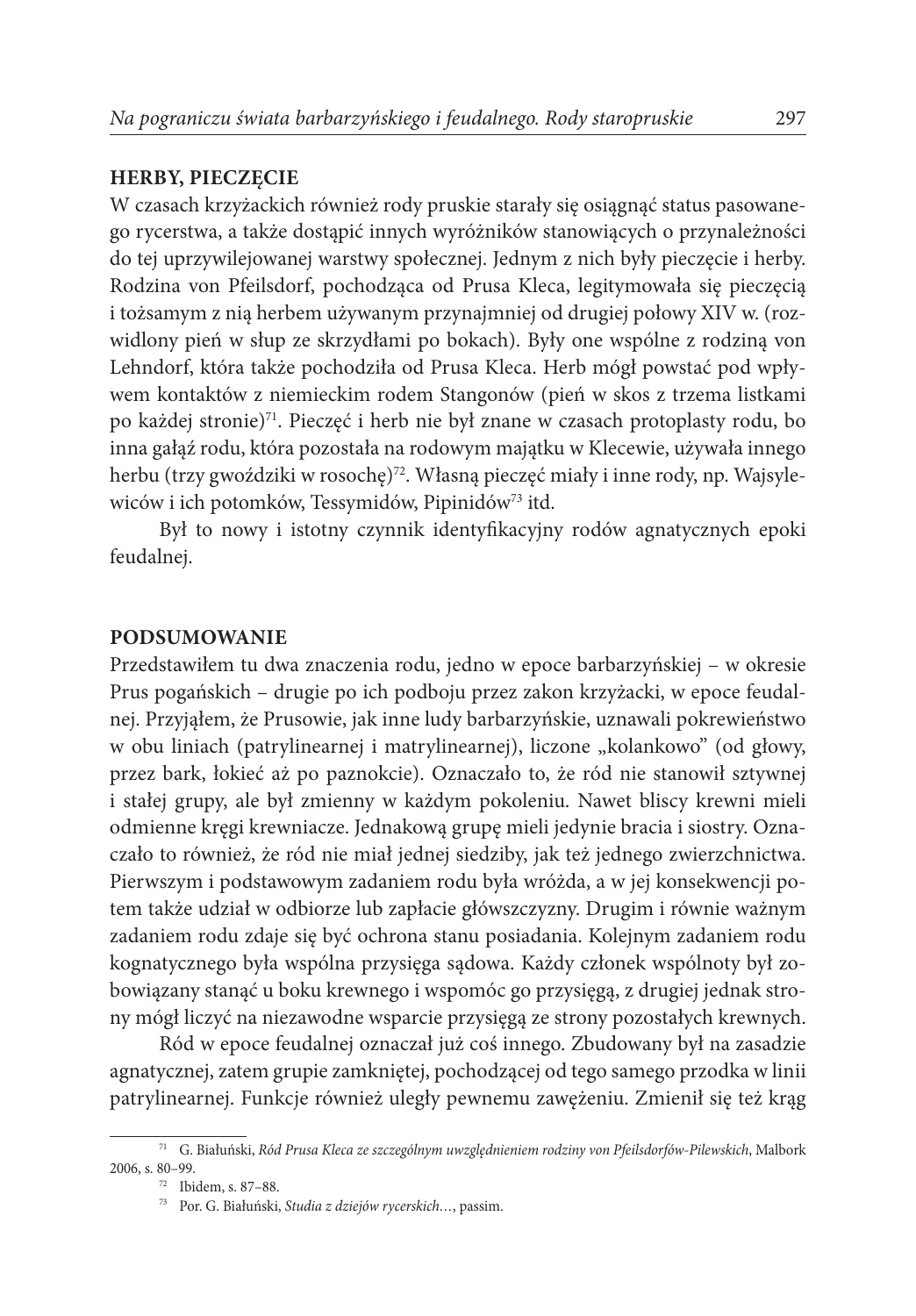osób uprawnionych do poszczególnych zadań. Stałą tendencją było ponadto zawężanie tego kręgu.

W związku z tym, że ród kognatyczny nie pozwalał ambitnym rodzinom na zwiększenie swojego znaczenia i bogactwa, zwłaszcza na pomnożenie stanu posiadania ziemi, już u schyłku epoki pogańskiej u Prusów wzrastało znaczenie pokrewieństwa na zasadzie agnatycznej, podobnie jak od jakiegoś czasu w Europie feudalnej. Rozbicia starych struktur rodowych dokonał ostatecznie zakon krzyżacki. Ród kognatyczny był niezbędny i możliwy tylko w społeczeństwie kolektywnym, w nowej epoce postawiono na indywidualizm i związki rodzinne. Wraz ze wzrostem autorytetu nowej władzy zanika solidarność rodowa. W jej miejsce pojawia się niekrępujący jednostkę ród agnatyczny. Rozbicie rodu kognatycznego nie nastąpiło jednak od razu, nie było też jakiejś jednej decyzji, aktu prawnego w tej sprawie nowych władców. Był to pewien proces, a niektóre ze starych elementów rodu utrzymały się aż po czasy nowożytne. Należałoby do nich zaliczyć: krwawą zemstę i główszczyznę z aktem pokory, współprzysięgę rodowców, znaczenie relacji po kądzieli (zwłaszcza wuj – siostrzeniec), wspólne dobra posiadane przez grupę krewnych oraz przenoszenie imiennictwa w obu liniach.

Po rozbiciu rodu kognatycznego zmienił się i ciągle pomniejszał krąg krewnych, który oparto o regułę kanoniczną. Pojawiły się też nowe zasady spadkobrania, a wreszcie też istotny i nowy czynnik identyfikacyjny rodów agnatycznych epoki feudalnej, mianowicie herby i pieczęcie. W efekcie tych zmian w XV w. w Prusach trudno już odnaleźć ślady dawnego rodu kognatycznego.

#### **BIBLIOGRAFIA**

#### **Źródła drukowane**

*Churfürstlich Brandenburgisches revidirtes Landrecht des Herzogthumbs Preussen*, Königsberg 1685. *Codex diplomaticus Warmiensis*, Bd. 1, hrsg. von C.P. Woelky, J.M. Saage, Mainz 1860.

*Constitutiones synodales Warmienses, Sambienses, Pomesanienses, Culmenses, necnon provincials Rigenses*, recensuit F. Hipler, Brunsberga 1899, tłumaczenie polskie za: *Statuty synodalne warmińskie, sambijskie, pomezańskie, chełmińskie oraz prowincjonalne ryskie*, przełożył bp J. Wojtkowski, Olsztyn 2010.

*Corpus Iuris Canonici*, Pars Secunda: *Decretalium Collectiones Decretales Gregorii p. IX*, ed. E.L. Richter und E. Friedberg, Leipzig 1881.

*Das alte Kulmische Recht*, *mit einem Wörterbuche*, hrsg. von C.K. Leman, Berlin 1838, polskie tłumaczenie: *Prawo starochełmińskie 1584 (1394)*, red. W. Maisel, Z. Zdrójkowski, przekład A. Bzdęga, A. Gaca, Toruń 1983.

*Iura Prutenorum*, wyd. J. Matuszewski, Toruń 1963.

*Ius Culmense ex ultima revisione*, Danzig 1745.

*Księga henrykowska*, wyd. R. Grodecki, Poznań Wrocław 1949.

*Księga ławnicza Starego Miasta Torunia*, wyd. K. Ciesielska, J. Tandecki, cz. 1–2, Toruń 1992–1993. *Preuβisches Urkundenbuch*,

- Bd. 1, 1, hrsg. von R. Philippi, Königsberg 1882.
- *–* Bd. 1, 2, hrsg. von A. Seraphim, Königsberg 1909.
- *–* Bd. 5, 1, hrsg. von K. Conrad, Marburg 1973.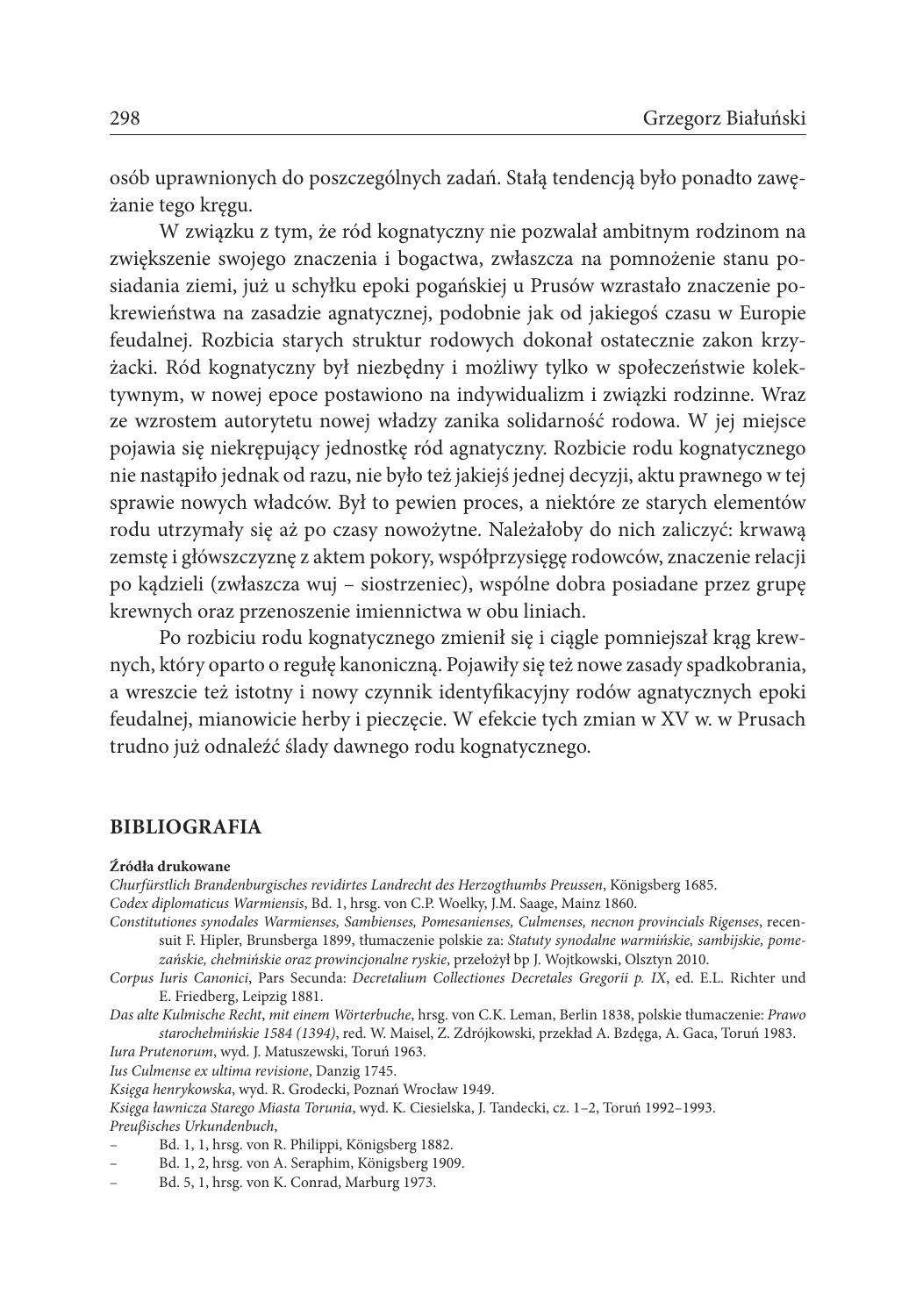Repgow Eike von, *Des Sachsenspiegels erster Theil, oder das sächsische Landrecht: nach der Berli ner Handschrift v. J. 1369*, hrsg. von C. G. Homeyer, Berlin 1861.

*Rewizja lidzbarska prawa chełmińskiego 1566 (1711),* przekład A. Groth, Koszalin 1997.

*Rewizja nowomiejska prawa chełmińskiego 1580 (1814) zwana także Jus Culmense emendatum lub Jus Culmense Polonicum*, przekład I. Malinowska-Kwiatkowska, J. Sondel, zweryfikował Z. Rymaszewski, Toruń 1993.

#### **Opracowania**

Adamus Jan, *Polska teoria rodowa*, Łódź 1958.

Amira Karl von, *Grundriss des Germanischen Recht*, Strassburg 1913.

Barthélemy D., *Pokrewieństwo*, w: *Historia życia prywatnego*, t. 2: *Od Europy feudalnej do renesansu*, red. G. Duby, Wrocław–Warszawa–Kraków 1998.

Bell Clair Hayden, *The sister's son in the medieval German epic. A study in the survival of matriliny*, Berkeley 1922. Białuński Grzegorz, *Ród Prusa Kleca ze szczególnym uwzględnieniem rodziny von Pfeilsdorfów-Pilewskich*, Malbork 2006.

*– Studia z dziejów rycerskich i szlacheckich rodów pruskich (XIII–XVI wiek). Część I*, Olsztyn 2012.

- *Cognati czy agnati? Przyczynek w sprawie rodu u pogańskich Prusów*, Pruthenia. Pismo poświęcone Prusom i ludom bałtyjskim, t. 9, 2015.
- *– Już bezprawie czy jeszcze prawo? O główszczyźnie i wróżdzie na ziemiach pruskich w czasach nowożytnych*, Zapiski Historyczne, 2016, z. 2.

Bielenin-Lenczowska Karolina, *Rodzina, ród, pokrewieństwo w perspektywie lingwistyczno-antropologicznej*, Warszawa 2008.

- Bisson Thomas Noel, *Nobility and family in medieval France: a review essay*, French Historical Studies, Vol. 16, No. 6, 1990.
- Bloch Marc, *Społeczeństwo feudalne*, Warszawa 2002 (pierwsze wydanie Paris 1939).

Brauer Michael, *Die Entdeckung des 'Heidentums' in Preussen. Die Prussen in den Reformdiskursen des Spätmittelalters und der Reformation*, Berlin 2011.

Brunner Heinrich, *Sippe und Wergeld in den niederdeutschen Rechten*, Zeitschrift der Savigny-Stiftung. Germanistische Abtheilung, Bd. 3, 1882.

Ciszewski Stanisław, *Prace etnologiczne*, t. 4: *Ród*, Warszawa 1936.

- Dobrosielska Alicja, *Pamięć i tożsamość Prusowie wobec zmiany kulturowej*, Komunikaty Mazursko-Warmińskie, 2010, nr 4.
- Duby Georges, *Rycerz, kobieta i ksiądz. Małżeństwo w feudalnej Francji*, Warszawa 1986.

Dygo Marian, *Studia nad początkami władztwa zakonu niemieckiego w Prusach*, Warszawa 1992.

- Farnsworth William Oliver, *Uncle and nephew in the old French Chansons de Geste. A study in the survival of matriarchy*, New York 1913.
- Frauenstädt Paul, *Blutrache und Todtschlagsühne im deutschen Mittelalter. Studien zur Deutschen Kultur- und Rechtsgeschichte*, Leipzig 1881.

Koranyi Karol, *Powszechna historia prawa*, Warszawa 1976.

Krollmann Christian, *Die Besiedlung Ostpreussens durch den Deutschen Orden*, Vierteljahrschrift für Sozial- und Wirtschaftsgeschichte, 1928, Bd. 21.

Labuda Gerard, *Święty Wojciech. Biskup – męczennik. Patron Polski, Czech i Węgier*, Wrocław 2000.

Łowmiański Henryk, *Studia nad dziejami Wielkiego Księstwa Litewskiego*, Poznań 1983.

Modzelewski Karol, *Europa rzymska, Europa feudalna, Europa barbarzyńska*, Roczniki Dziejów Społecznych i Gospodarczych, t. 58, 1998.

- *Liber homo sub tutela nobilis*, w: *Kościół, kultura, społeczeństwo. Studia z dziejów średniowiecza i czasów nowożytnych*, Warszawa 2000.
- *Barbarzyńska Europa*, Warszawa 2004.

Mülverstedt Georg Adalbert von, *Beiträge zur Geschichte des Wergeldes in Preussen*, Der neuen Preussischen Provinzial-Blätter andere Folge, 1853, Bd. 3.

Phillpotts Bertha Surtees, *Kindred and Clan in the Middle Ages and After*, London 1913.

Pieniądz Aneta, *Więzi braterskie we wczesnym średniowieczu. Wyobrażenia i praktyka społeczna*, Kraków 2014. Pollakówna Marzena, *Osadnictwo Warmii w okresie krzyżackim*, Poznań 1953.

Russocki Stanisław, *Spory o średniowieczne Mazowsze*, Rocznik Mazowiecki, t. 4, 1972.

Sadowski Piotr, *Wpływ kognacji na ius conubii w prawie rzymskim i kanonicznym*, Studia Prawnoustrojowe, 27, 2015.

Steffenhagen Emil , *Deutsche Rechtsquellen in Preussen vom XIII. bis zum XVI. Jahrhundert*, Leipzig 1875.